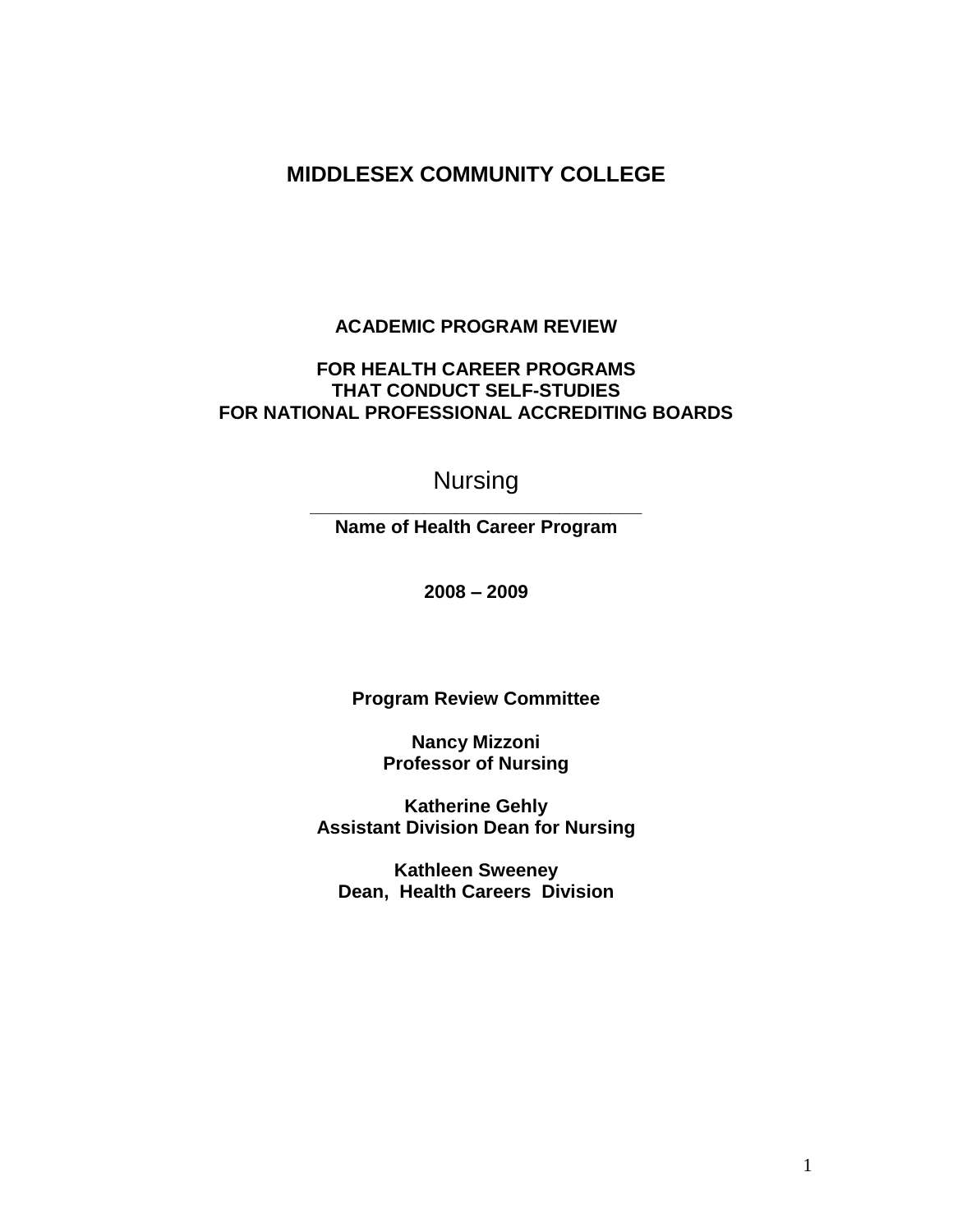# **MIDDLESEX COMMUNITY COLLEGE**

## **Academic Program Review**

# **FOR HEALTH CAREER PROGRAMS THAT CONDUCT SELF-STUDIES FOR NATIONAL PROFESSIONAL ACCREDITING BOARDS**

## **Table of Contents**

| Section I   | Introduction                                                    |
|-------------|-----------------------------------------------------------------|
| Section II  | <b>Mission and Goals</b>                                        |
| Section III | <b>Comparison of Similar Programs</b>                           |
|             | Section IV Curriculum - Institutional Student Learning Outcomes |
| Section V   | <b>Program Evaluation Summary</b>                               |
| Section VI  | Report from Accrediting Board (If available)                    |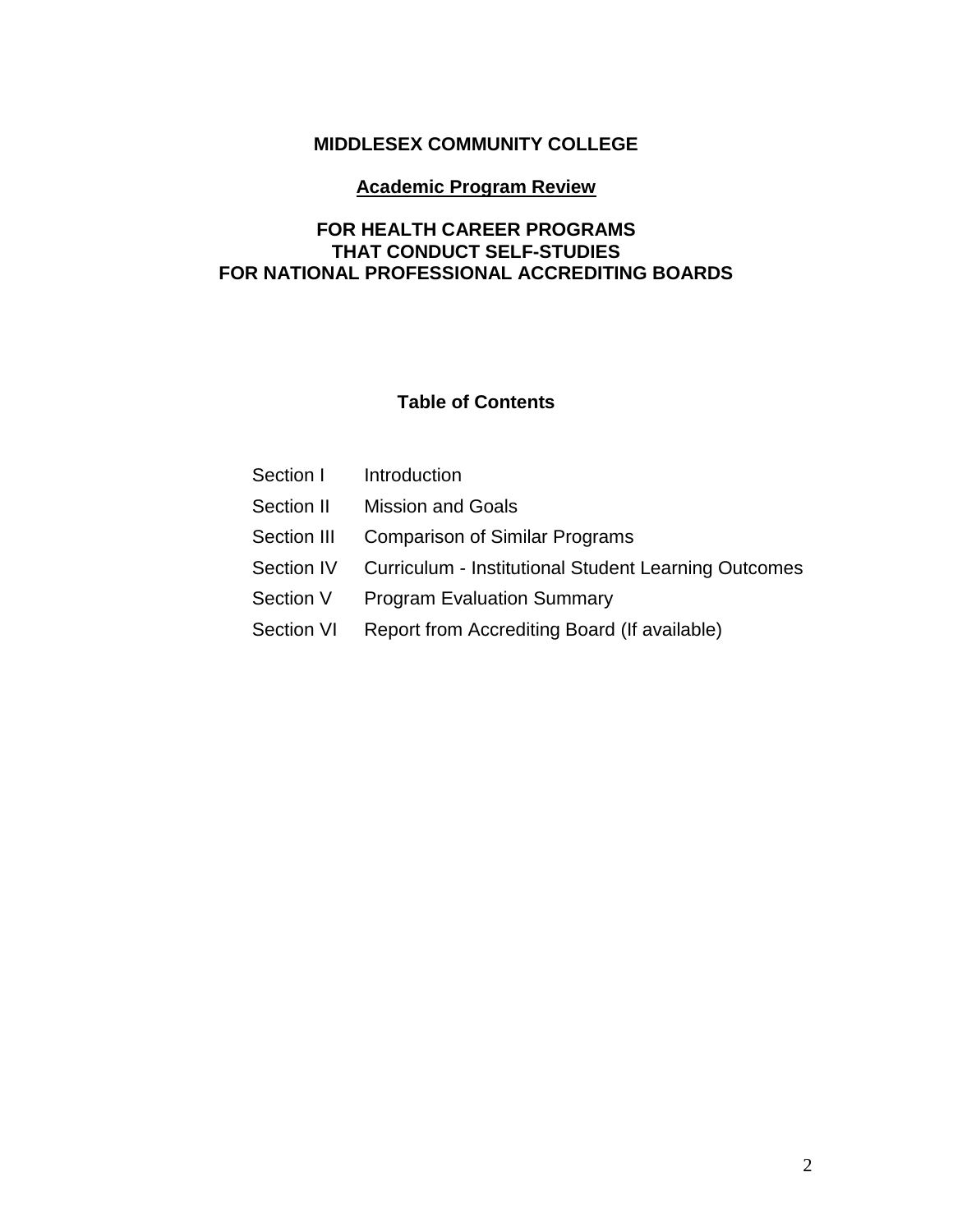## **Middlesex Community College**

## **Academic Program Review**

## **FOR HEALTH CAREER PROGRAMS THAT CONDUCT SELF-STUDIES FOR NATIONAL PROFESSIONAL ACCREDITING BOARDS**

Note: This program review is an addendum to the Program Self-Study Report that is required for National Accreditation. The report of the Accrediting Board is included in this addendum. The complete Program Self-Study Report is on file with the Dean of Health Careers, Kathleen Sweeney.

**Section I: Summary of Self-Study/Introduction to the Program Review This is an opportunity to provide background or contextual information, set goals for the program review and/or include any other introductory information that the committee believes will be helpful to the reader.** 

**Minimally, please provide the following information:** 

- o **The state of the program, including information about previously completed program reviews, such as relevant findings, improvements, and unfinished items.**
- o **A description of the findings in the current accreditation self-study.**
- o **If available, the recommendations and/or responses from the accrediting board.**

The Nursing Program at Middlesex Community College began in 1972 on the Bedford Campus, admitting its first class of full-time students pursuing an Associate in Science Degree in Nursing. It has experienced steady growth since then, adding a second site at Lowell General Hospital in 1982 in order to meet the needs of a larger community. In 1995 the two campuses were consolidated into one at the Health, Science and Technology Center on the Lowell Campus. Classes are admitted to the full-time program option in both September and January of each academic year.

In the Fall of 2003 a part-time evening-weekend option was initiated, with classes being admitted once a year in the Fall. This option has been very successful. In the Fall of 2005 Middlesex entered into a collaborative educational partnership with the Lahey Clinic in Burlington to offer qualified Lahey employees an opportunity to participate in the part-time option. As part of this relationship, students in the part-time program option have use of a newly developed skills lab at Lahey in addition to the Lowell Nursing Learning Center. Students also have the option of taking other pre- and corequisite courses at the Lahey facilities.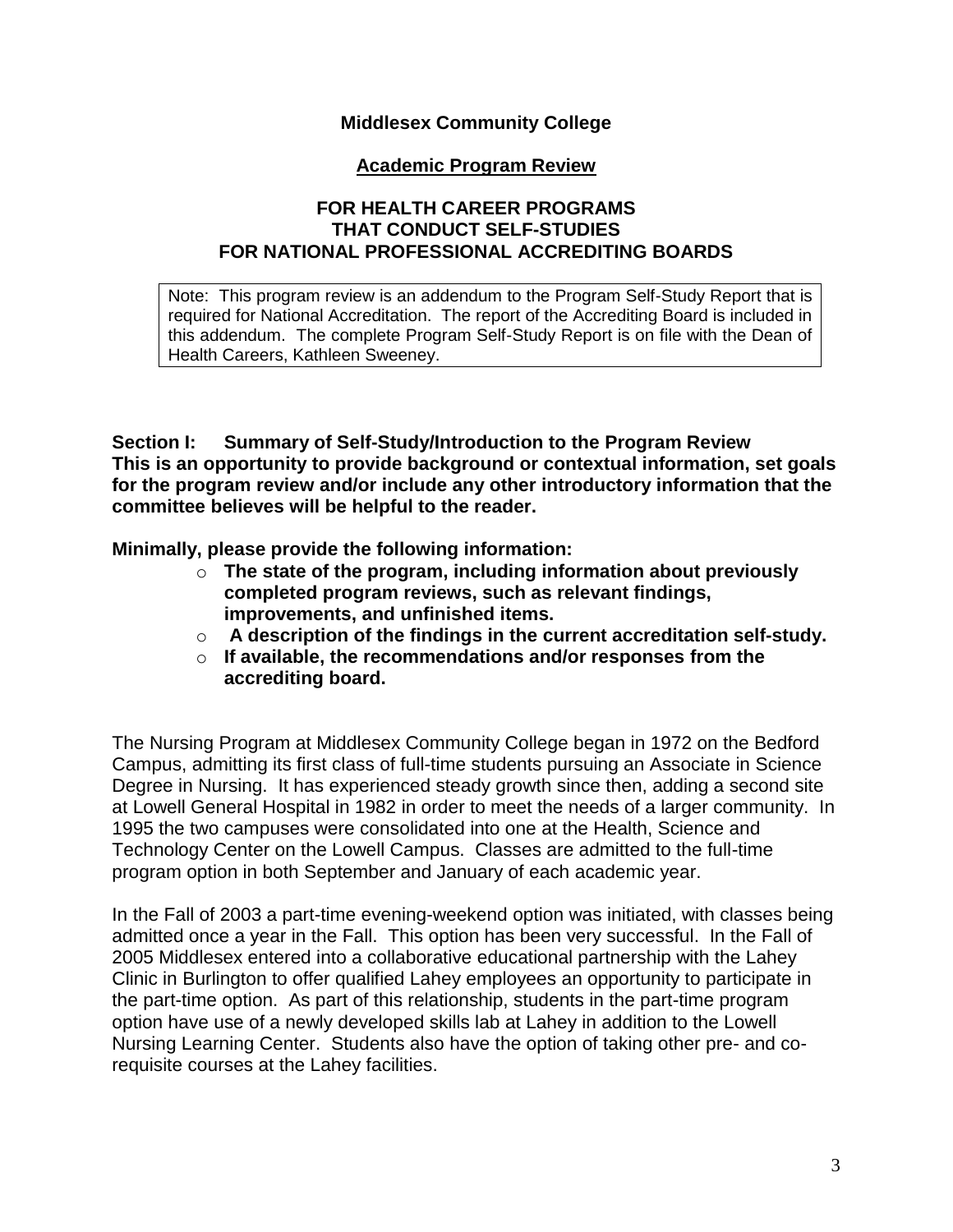Nursing students reflect the diversity of the Middlesex Community College community and averages 23-25% minority students. Many are employed and have dependent children. About 50 percent receive financial aid. There are currently over 200 students in the program; with approximately 120-125 students in the full-time program option and 80-85 students in the part-time program option. The program graduates about 80 students a year.

The Nursing Program achieved National League for Nursing Accrediting Commission (NLNAC) accreditation in 1980 and has been continually accredited since. The most recent accreditation visit was in the Fall of 2006, with full 8 year accreditation granted in Spring, 2007. In preparation for the accreditation visit, the Nursing Department wrote an extensive self-study, based upon the NLNAC accreditation criteria.

In their written report, the NLNAC site visitors identified a strong nursing leader with exemplary administrative support as a strength of the program. Areas identified as needing development included identifying and implementing strategies to recruit and retain academically and experientially qualified faculty in addition to facilitating the timely completion of graduate studies for those faculty who do not currently hold a master's in nursing degree.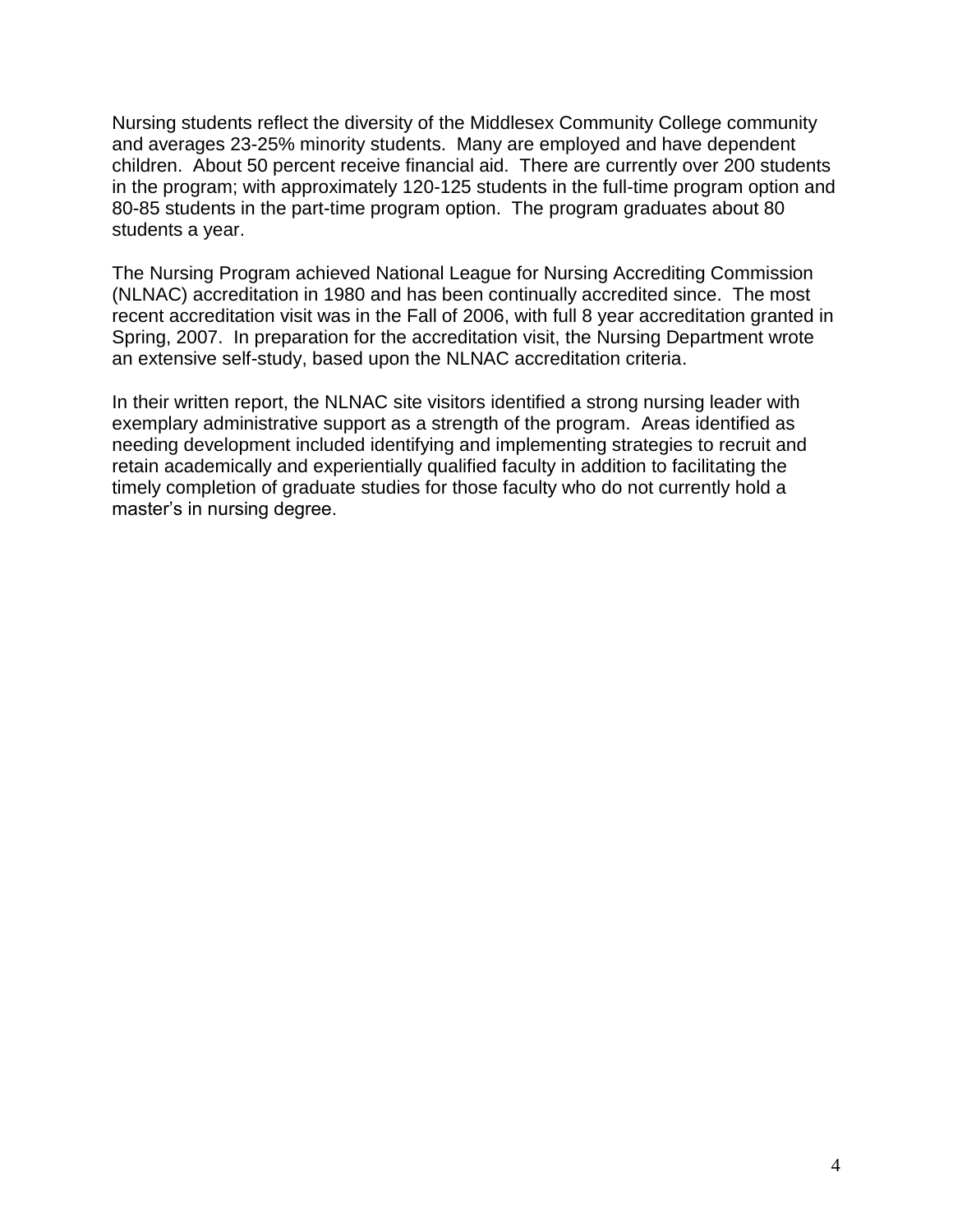#### **Section II: Mission and Goals**

#### **State the mission/philosophy of the program. Please align the program"s mission/philosophy and goals to the institutional mission and goals. Table format is encouraged.**

The philosophy of the nursing program is included in the self study report, (Appendix B, p. 203). In Fall 2007, the nursing program amended the program philosophy to incorporate the concept of evidence-based practice with the curriculum concept of nursing process. The following is the amended purpose and philosophy:

#### STATEMENT OF PURPOSE:

The Associate Degree Registered Nurse Program at Middlesex Community College serves the learner, the nursing profession, and the communities of Middlesex County and surrounding areas.

The learner is provided with educational experiences to develop individual potential and to become a caring, contributing, accountable member of the nursing profession.

A graduate of the program is capable of assuming an entry level nursing position and will be eligible for licensure as a registered nurse. Health needs of a diverse community population are addressed through the preparation of individuals who are capable of practicing nursing in a variety of health care settings.

#### STATEMENT OF PHILOSOPHY:

The philosophy of the nursing program is in accordance with the mission of Middlesex Community College. The faculty is committed to offering educational opportunities to a diverse student population.

We believe that each person is a dynamic interdependent being with dignity and worth whose individuality and humanity is to be nurtured, supported, and respected throughout life. Each person has basic human needs which require fulfillment. The individuality of each person influences the manner in which these needs are met.

We believe health and well-being*,* a positive and dynamic state, is a human right possessing high priority in the value structure of our society. Health is influenced by each person's culture and belief system, developmental stage, and ability to cope with changes within his or her environment. Environment encompasses all elements external to and interacting with the individual to influence his or her state of health. Nursing assists individuals to promote, maintain, and restore health and to cope with disability and with terminal illness throughout the lifespan in collaboration with the individual, family, and significant others in the community. Nurses collaborate with individuals and families to maintain self-dignity while coping with disability and terminal illness.

Nursing is a unique discipline with its own body of knowledge. Nursing integrates principles derived from the biological, psychosocial and physical sciences as well as the use of current technology.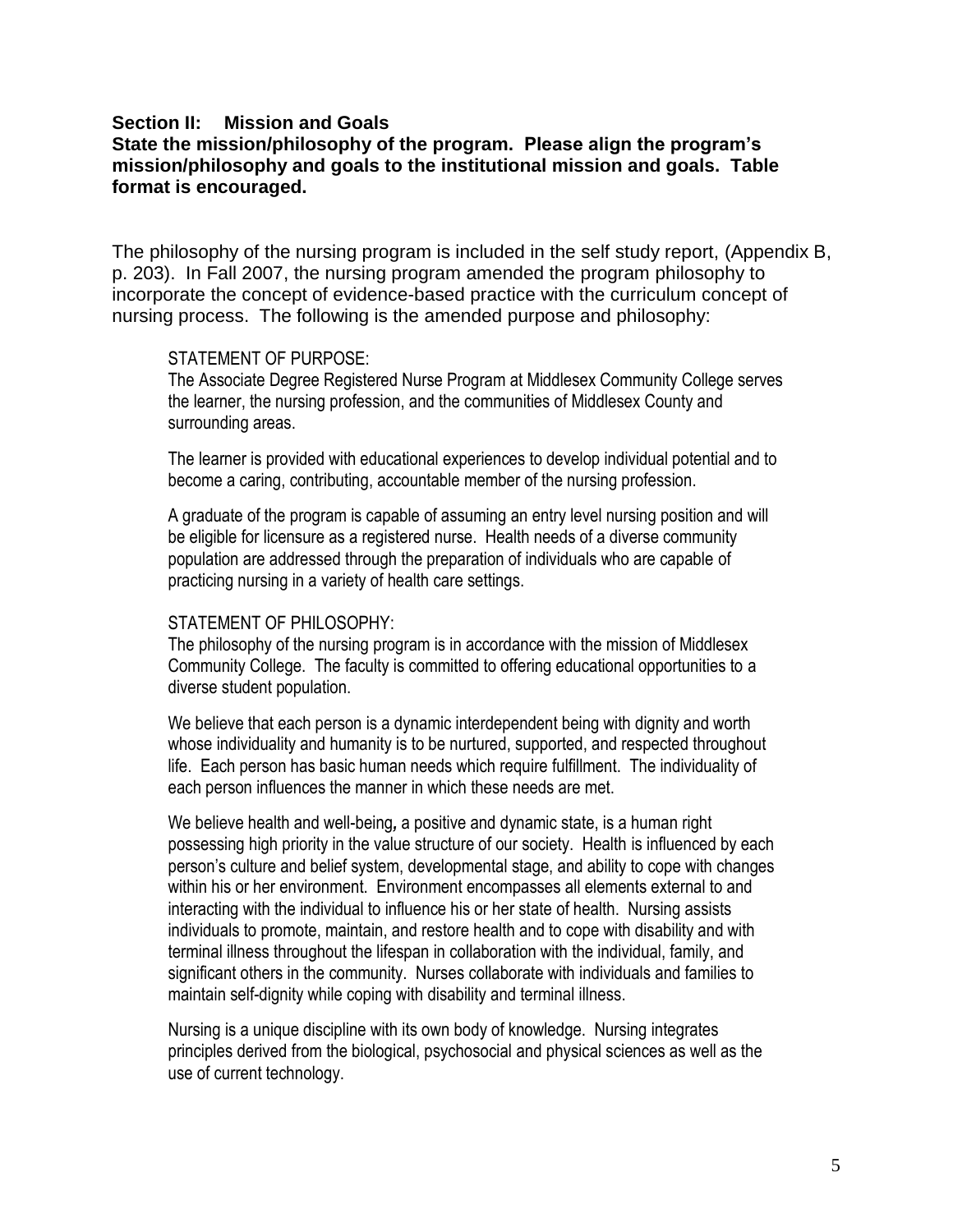We believe that caring is an essential element in the art of nursing. Caring integrates biophysical knowledge with knowledge of human behavior to generate or promote health and to assist those who are ill. Caring expresses itself through compassion, competence, confidence, conscience, commitment and comportment. Caring (or caritas) is extended to students as part of the educational process.

The nursing process is the vehicle through which nursing care is implemented. Nurses function in diverse roles to assist each person and family and significant others in meeting health care needs. The Faculty believe further that evidence derived from research guides the nurse in implementation of the nursing process.

We believe learning to be an active, interactive and lifelong process involving cognitive, affective, and psychomotor activities, which can be measured by observable changes in behavior. Learning experiences are most effective when planned in a simple to complex progression with recognition of the individual differences of the learner. Learning is facilitated in a supportive atmosphere where teacher and learner collaborate in order to meet the learning needs of the individual. This collaboration fosters open communication and shared responsibility for learning. The learner must develop critical thinking and interpersonal skills to solve problems, to make nursing judgments, to teach and to counsel based upon sound nursing rationale and scientific evidence-based research.

The faculty endorses principles of adult learning and believes flexibility in planning and implementing learning experiences is crucial to successful learning. Various teaching strategies are used in order to accommodate individual learning needs.

Nursing education on the associate degree level is best accomplished within the setting of a community college where students are able to interact with learners in other disciplines. In this environment, nursing courses are complemented by course offerings in the humanities and sciences, providing a knowledge base essential to the students' understanding of individuals and their needs. We believe that provision of service to the community is a crucial element of nursing education and is an integral part of the program of learning.

The nurse prepared at the associate degree level has acquired the knowledge, attitudes, and skills that are basic to the role of the entry level registered nurse. This role encompasses professional behaviors, communication, assessment, clinical decision making, caring interventions, teaching and learning, collaboration, and managing care.\* The associate degree nurse practices in an ethically accountable and legally responsible manner within a variety of health care settings.

We are committed to the concept of career mobility through educational articulation. We believe the graduate will recognize the importance of life long learning and will assume responsibility for continuing education to increase personal and professional growth.

\*Based upon the Education Outcomes of Associate Degree Nursing Programs: Roles and Competencies, NLN 2000.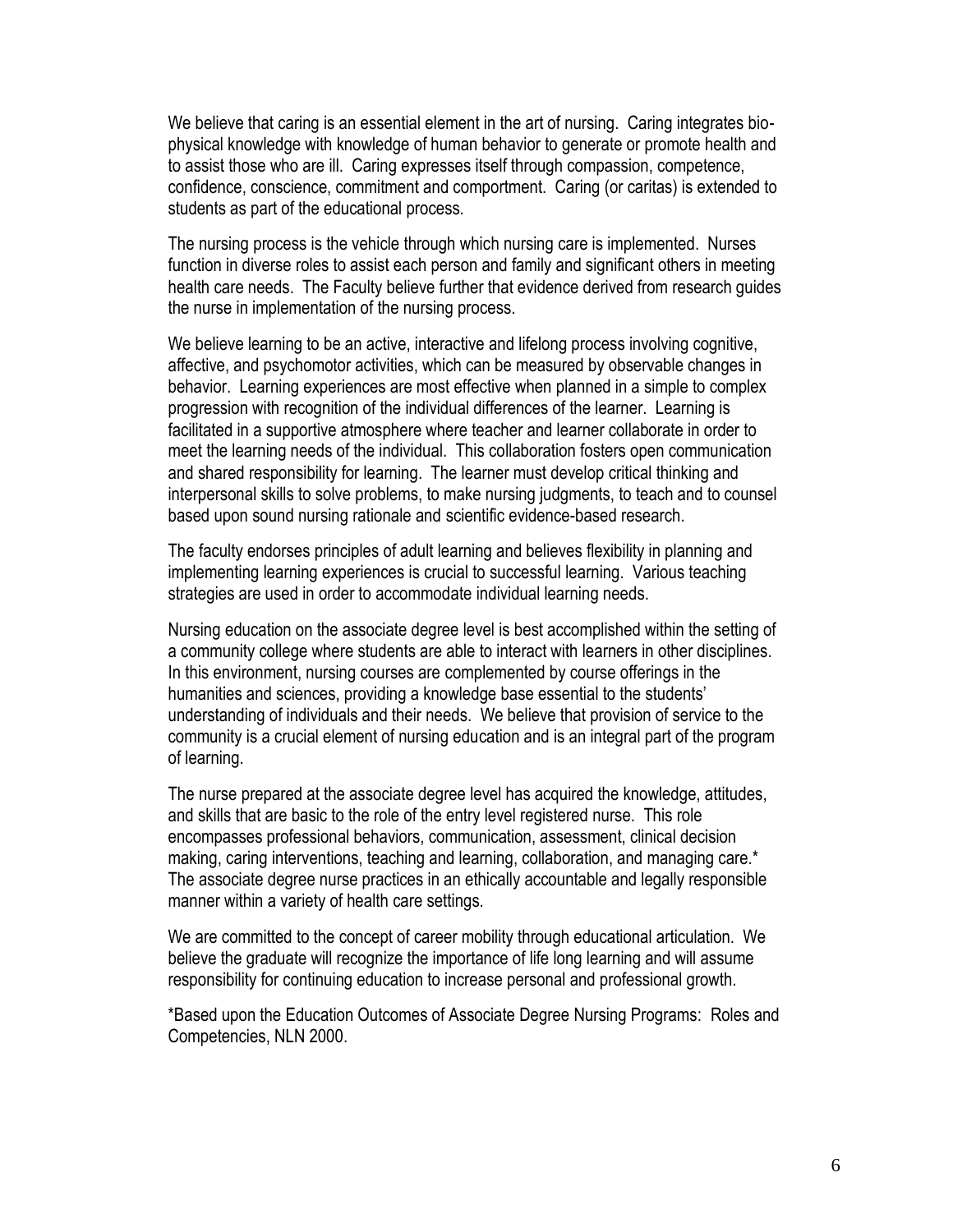The amended program philosophy was compared to the college mission for congruency (see table). The amended changes to the philosophy did not impact the congruency with the college mission statement.

| <b>MCC MISSION STATEMENT</b>                                                                                                                                                                                | NURSING PROGRAM PHILOSOPHY                                                                                                                                                                                                                                                                                                     |
|-------------------------------------------------------------------------------------------------------------------------------------------------------------------------------------------------------------|--------------------------------------------------------------------------------------------------------------------------------------------------------------------------------------------------------------------------------------------------------------------------------------------------------------------------------|
| "a progressive and dynamic learning community, committed<br>to providing educational programs and services that support<br>personal growth and economic opportunity for its diverse<br>student population." | "the faculty is committed to offering educational<br>opportunities to a diverse student population."                                                                                                                                                                                                                           |
| " the College provides excellence in teaching, personal<br>attention, and extensive opportunities for exploration and<br>growth."                                                                           | "The faculty endorses principles of adult learning and<br>believes flexibility in planning and implementing learning<br>experiences is crucial to successful learning. Various<br>teaching strategies are used in order to accommodate<br>individual learning needs."                                                          |
| "Closely linked to the fabric of the community,  foster a<br>culture of civic engagement and responsive workforce<br>development."                                                                          | "Nursing assists individuals to promote, maintain, and<br>restore health  in collaboration with the individual, family,<br>and significant others in the community  believe that<br>provision of service to the community is a crucial element of<br>nursing education and is an integral part of the program of<br>learning." |
| "The College's state-of-the-art programs  respond to student<br>and community needs, providing a strong foundation for college<br>transfer, employment, professional development and lifelong<br>learning." | "We are committed to the concept of career mobility through<br>educational articulation. We believe the graduate will<br>recognize the importance of lifelong learning and will<br>assume responsibility for continuing education to increase<br>personal and professional growth."                                            |

#### **Comparison of Middlesex Community College Mission Statement and Nursing Program Philosophy**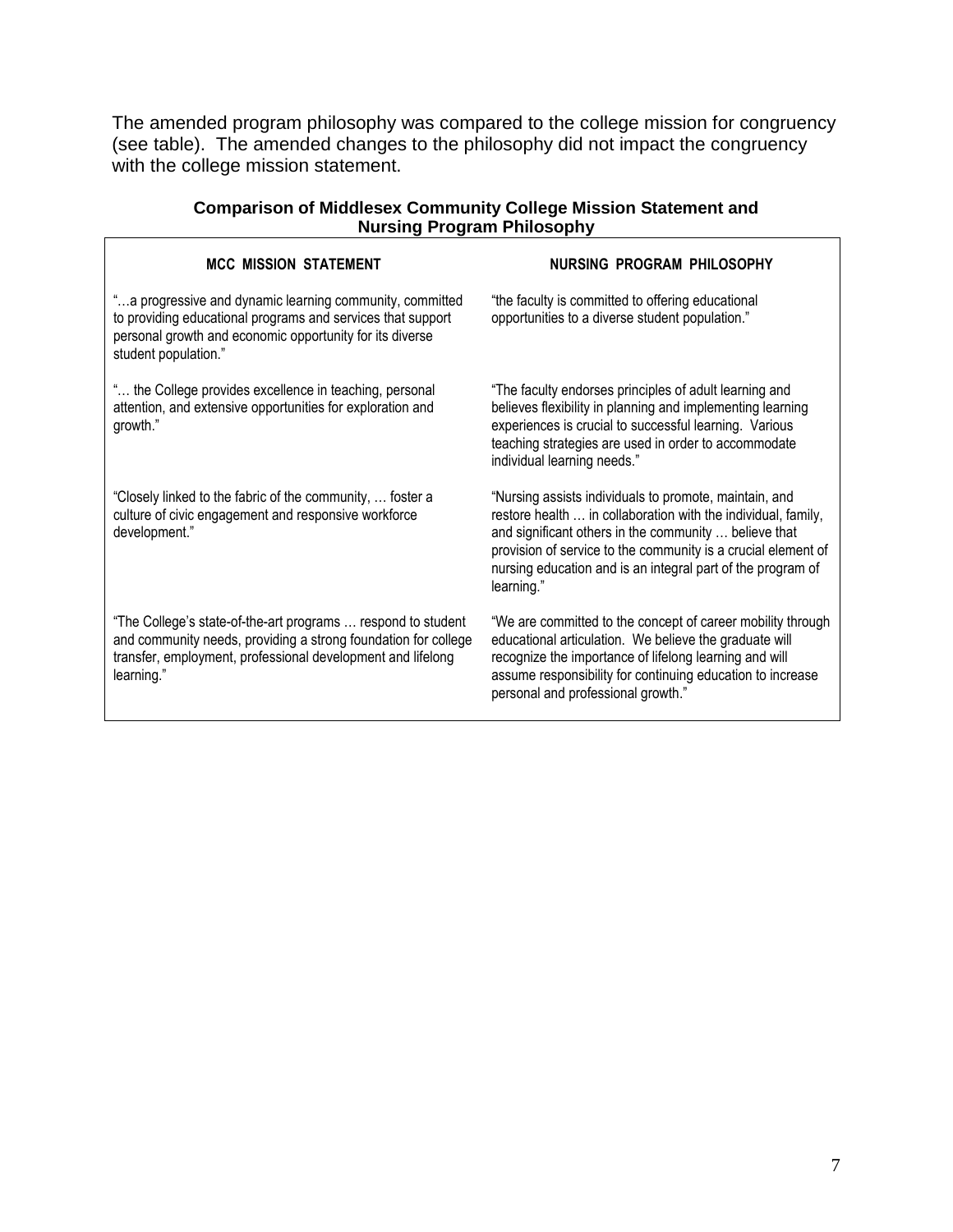The goals for the nursing program are also congruent with the college goals, as evidenced by the comparison of the program goals for the upcoming year to the college goals (see table).

| 2009-10 Nursing Program<br><b>Annual Goals/Objectives</b>                                                                                            | <b>Institutional Goal/Objective</b>                                                                                             | <b>Expected Outcome</b>                                                                                                                |
|------------------------------------------------------------------------------------------------------------------------------------------------------|---------------------------------------------------------------------------------------------------------------------------------|----------------------------------------------------------------------------------------------------------------------------------------|
| 1.<br>Implement revised curriculum,<br>beginning with Fundamentals of<br>Nursing in Fall 2009.                                                       | Goal 1, Objective 1.2 (supporting<br>academic excellence; improve first-<br>time NCLEX pass rates)                              | New curriculum will be implemented<br>in first 2 nursing courses, including<br>new pharmacology course in Spring<br>2010.              |
| 2.<br>Implement and evaluate<br>effectiveness of the ATI<br>curriculum support package for<br>the nursing students.                                  | Goal 1, Objective 1.2 (supporting<br>academic excellence; success for all<br>students - improve first-time NCLEX<br>pass rates) | Improvement in retention rates,<br>course completion and first-time<br>NCLEX pass rates.                                               |
| 3.<br>Complete development of a<br>nursing program webpage to<br>provide information about the<br>program to the public.                             | Goal 1, Objective 1.1 (fostering<br>welcoming environment; increasing<br>access to higher education)                            | Nursing program webpage will<br>be operational by end of the fall<br>semester.                                                         |
| Continue with the<br>4.<br>implementation of simulation<br>technology in the nursing skills<br>lab, including training additional<br>faculty in use. | Goal 1, Objective 1.2 (supporting<br>academic excellence; success for all<br>students)                                          | Simulation technology will be<br>utilized in every clinical nursing<br>course to enhance clinical<br>learning and critical thinking.   |
| Continue assessment of<br>5.<br>NCLEX first-time pass rates to<br>determine trends or other<br>factors impacting on student<br>success.              | Goal 1, Objective 1.2 (supporting<br>academic excellence; success for all<br>students - improve first-time NCLEX<br>pass rates) | Additional trends and factors<br>identified are shared with the<br>faculty to determine how to<br>improve student success on<br>NCLEX. |
| 6.<br>Complete assessment of<br><b>Student Learning Outcome:</b><br>Communication (Oral &<br>Numeracy) at the program<br>level.                      | Goal 3, Objective 3.1 (assessment of<br>student learning outcomes)                                                              | Assessment data will be used<br>to review efficacy of curriculum<br>in meeting communication<br>student learning outcome.              |

## **Comparison of Nursing Program Annual Goals to Institutional Goals**

J.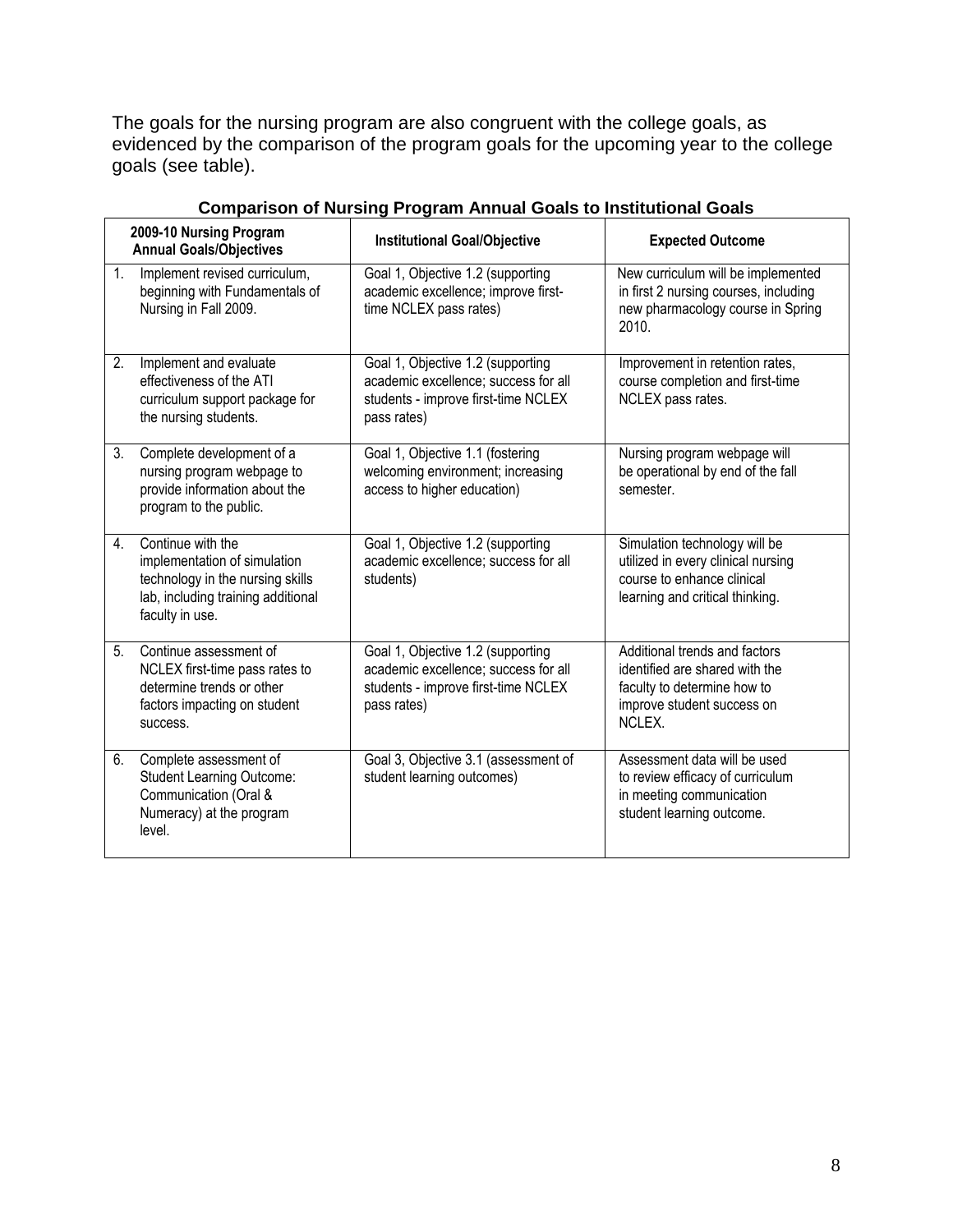## **Section III: Program Analysis**

## A. **Please note important trends, patterns and issues that emerge through the enrollment, academic progress and retention data. (Data from Institutional Research Office)**

The data from the Institutional Research Office was reviewed and compared to data collected by the program. There were some inconsistencies in the data, related in part to the uniqueness of the part-time evening/weekend program option, which does not have all students enrolling in a course in the fall semester. Highlights from the data are:

- Application Trends: The data supports information gathered by the program that the number of applications has trended down in recent years until Fall 2008. However additional data collected by the program indicated the number of qualified candidates had been gradually increasing over the same period of time:
	- $\circ$  2004: 145 qualified
	- $\circ$  2005: 198 qualified
	- $\circ$  2006: 199 qualified
	- $\circ$  2007: 181 qualified
	- $\circ$  2008: 214 qualified

It is predicted the interest in nursing will continue to rise due to the current economic times and the public perception of nursing as a recession-proof profession. This is in spite of current employment challenges for new graduates (see next section, p. 10).

- Placement Tests: The data reflects there is a small percentage of students who do not meet the minimum writing, reading and math placement requirements for the program, but this is most likely due to the inclusion of students enrolled in NUR 107 (Math Review for Nurses) which is taken by students not yet accepted in the Nursing program.
- Total Student Head Count Enrollment: Again, this data includes students enrolled in NUR 107. Additionally, it does not include students enrolled in NUR 151/152 in the part-time program, as those students enroll in the course in the summer semester and continue the course through the fall. Data collected by the program indicates actual fall enrollments in the program as:
	- o Fall 2004: 138
	- o Fall 2005: 185
	- o Fall 2006: 204
	- o Fall 2007: 207
	- o Fall 2008: 205

The main reason for the increase from Fall 2004 to Fall 2006 was the full implementation of the part-time evening weekend program. It is anticipated that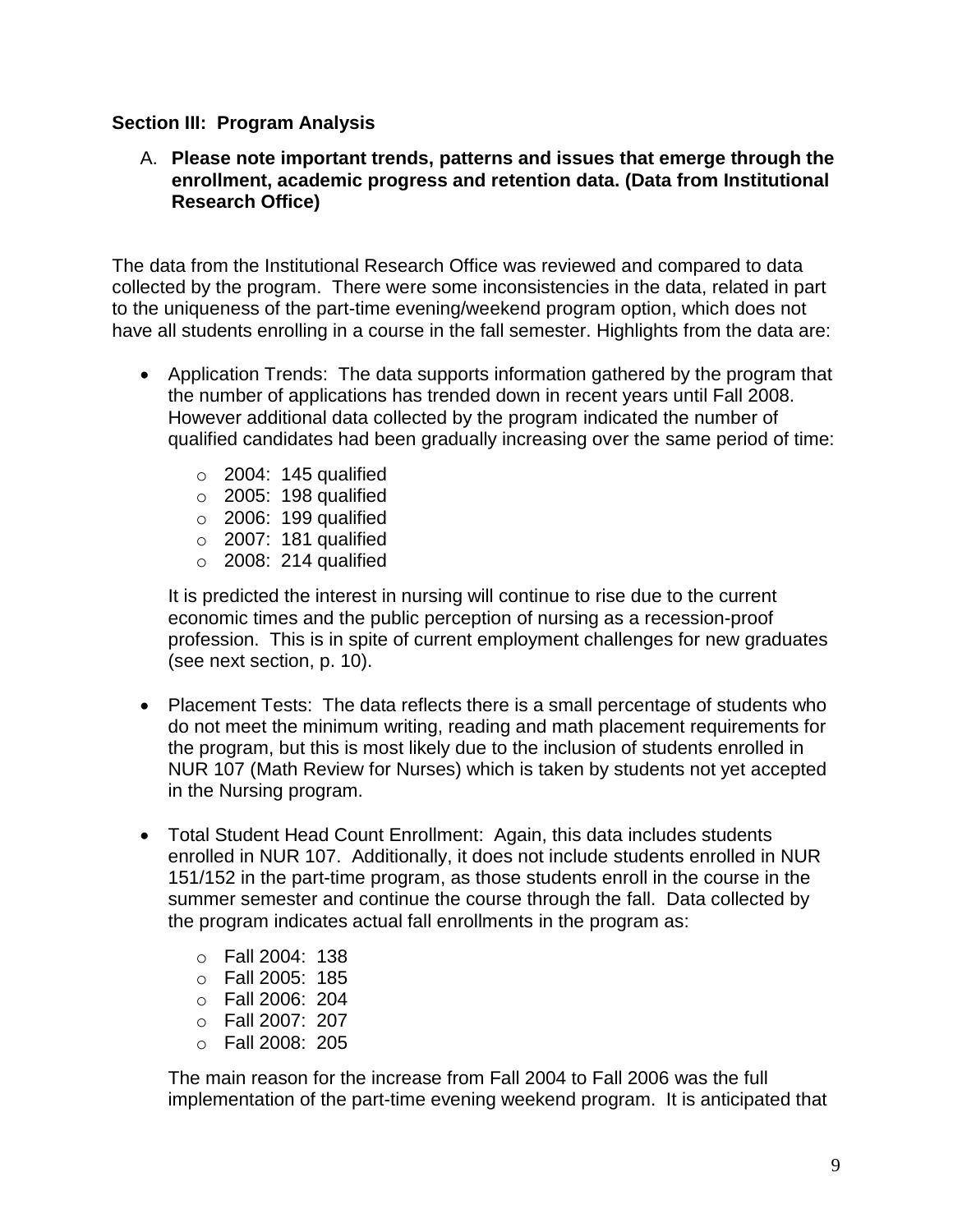enrollments will remain stable at around 205 total students (120-125 in the day program option and 80-85 in the part-time evening weekend program option).

• Data on race & ethnicity is consistent with data collected by the program and generally reflects the percentage of minority students in the college. The percentage of minority students admitted to the program averaged 25% over the 5 year period, ranging from 23-28%. Of encouragement is the retention rate of minorities has been improving, as evidenced by the data below:

|          |                            | % Minority                  |       | <b>Retention Rates</b> |          |
|----------|----------------------------|-----------------------------|-------|------------------------|----------|
|          | at admission<br>to program | remaining at<br>end of year | Total | Caucasian              | Minority |
| AY 04-05 | 28%                        | 25%                         | 87%   | 91%                    | 76%      |
| AY 05-06 | 25%                        | 21%                         | 86%   | 91%                    | 71%      |
| AY 06-07 | 24%                        | 21%                         | 86%   | 89%                    | 75%      |
| AY 07-08 | 25%                        | 22%                         | 87%   | 90%                    | 77%      |
| AY 08-09 | 23%                        | 24%                         | 85%   | 84%                    | 88%      |

 Data on course completion rates indicates that the first semester course has the highest attrition rate, which is to be expected as that is the course where students often discover they do not have the ability or interest in nursing that they thought they did.

## B. **Please comment on significant information that emerges from the Student Transfer and Employment Follow-up data. (Data from Institutional Research Office and Department Records)**

The Nursing program collects data from graduates on employment through a graduate survey distributed about 8 months after graduation. This survey averages about a 65- 70% return rate. Although the majority of students gain employment in appropriate settings, recent results support anecdotal information that graduates are having increased difficulty in gaining employment due to the current economic challenges.

| <b>Class</b> |                  | % Employed           | <b>Employed</b>  |                  | <b>Employment Setting</b>  |       |                                 |       |
|--------------|------------------|----------------------|------------------|------------------|----------------------------|-------|---------------------------------|-------|
|              | w/in 6<br>months | At time of<br>survey | <b>Full-time</b> | <b>Part-time</b> | <b>Hospital/Acute Care</b> |       | Rehab/<br><b>Long Term Care</b> | Other |
|              |                  |                      |                  |                  | <b>MedSurg</b>             | Other |                                 |       |
| 1/05         | 100%             | 100%                 | 78%              | 22%              | 64%                        | 18%   | 18%                             | 0%    |
| 5/05         | 73%              | 100%                 | 93%              | 7%               | 60%                        | 7%    | 27%                             | 7%    |
| 1/06         | 88%              | 100%                 | 89%              | 11%              | 71%                        | 6%    | 12%                             | 6%    |
| 5/06         | 70%              | 96%                  | 48%              | 22%              | 63%                        | 21%   | 13%                             | 4%    |
| 1/07         | 94%              | 94%                  | 73%              | 20%              | 47%                        | 0%    | 40%                             | 14%   |
| 5/07         | 79%              | 88%                  | 66%              | 24%              | 69%                        | 28%   | 3%                              | $0\%$ |
| 1/08         | 74%              | 84%                  | 63%              | 25%              | 56%                        | 6%    | 38%                             | 0%    |
| 5/08         | 72%              | 83%                  | 80%              | 7%               | 53%                        | 23%   | 20%                             | 3%    |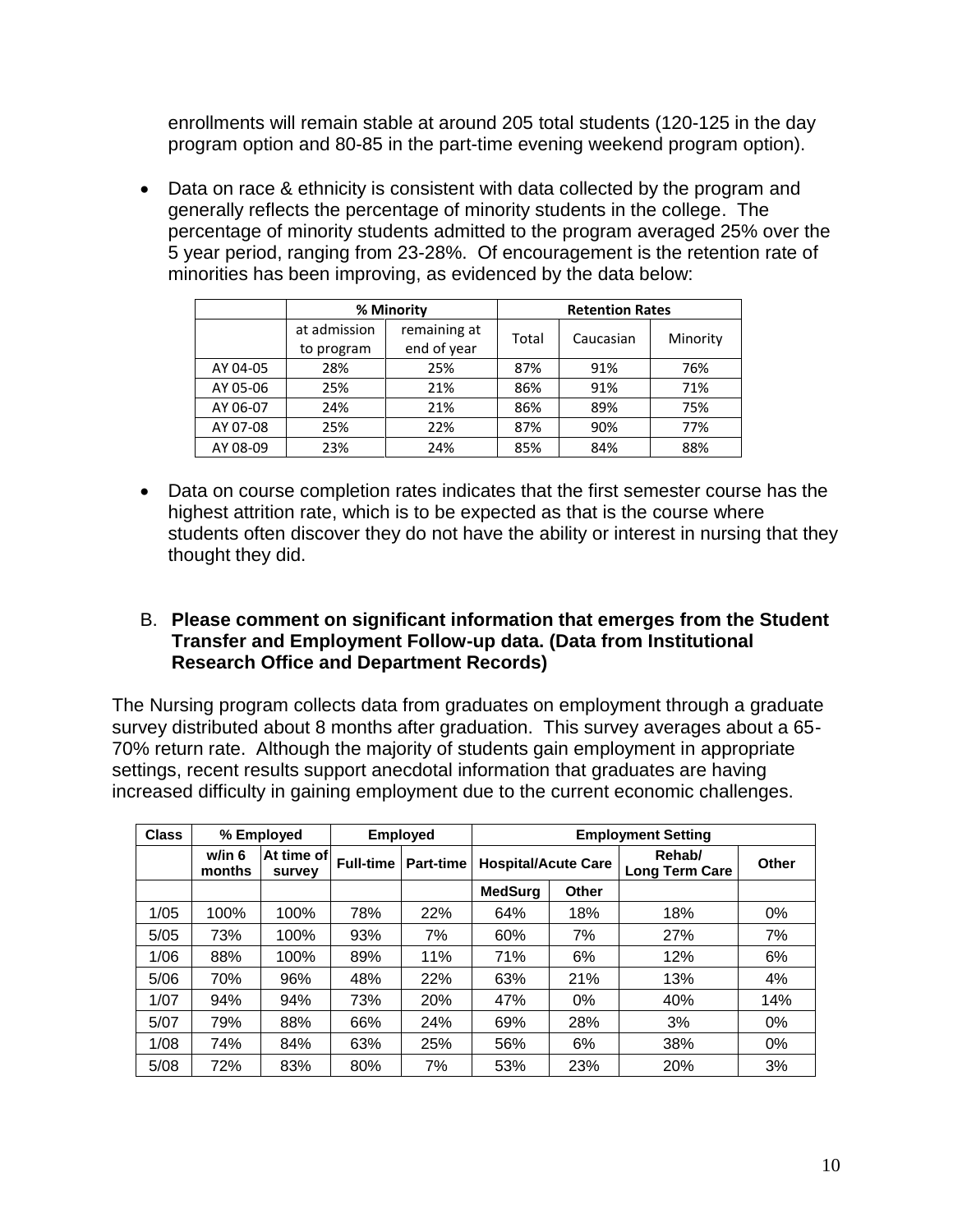C. **Based on a review of other college catalogs, list the colleges in our general area that have similar programs and comment on significant differences from the ones we currently offer that bear further exploration.**

A review of three other Massachusetts Community Colleges in the area indicated similar programs and program requirements to the MCC nursing program. The major difference was the other programs are all selective admissions with two of the program requiring pre-admission testing of the TEAS (Test of Academic Skills) in addition to college placement tests. Middlesex is also the only program that offers admissions in the day program twice a year.

| <b>College</b> | <b>Program Options</b> | <b>Admissions</b>                             | <b>Program Grade</b> | <b>Additional Costs</b>         |
|----------------|------------------------|-----------------------------------------------|----------------------|---------------------------------|
|                |                        |                                               | requirements         |                                 |
| Middlesex      | FT days (2 years)      | 2x/year                                       | C (73) or better in  | Days: no additional             |
| Community      | PT Eve/Weekend         | 1x/year                                       | Nursing courses to   | fee                             |
| College        | (2yrs 9 mo; 8          |                                               | progress             | Eves: additional                |
|                | semesters)             | Rolling admissions based<br>on when qualified |                      | \$138/credit for NUR<br>courses |
| Mass Bay       | FT Days (2 years)      | 1x/year                                       | C (73) or better in  | Additional \$60/credit          |
| Community      | PT Eve/Weekend         | 1x/year                                       | Nursing courses to   | all Nursing courses             |
| College        | (3 yrs; 9 semesters)   |                                               | progress             | Eves: \$104/credit in           |
|                |                        | Selective admissions,                         |                      | addition to above               |
|                |                        | based on GPA and # of                         |                      |                                 |
|                |                        | credits completed                             |                      |                                 |
| Mount          | FT Days                | 1x/year                                       | C+ or better in      | Days: additional                |
| Wachusett      | FT Eves                | 1x/year                                       | Nursing courses to   | \$50/credit                     |
| Community      |                        | Selective admissions,                         | progress             | Eves: additional                |
| College        |                        | based on results of TEAS,                     |                      | \$89/credit                     |
|                |                        | GPA, other coursework                         |                      |                                 |
|                |                        | and work experience                           |                      |                                 |
| Northern       | FT Days                | 1x/year                                       | C (73) or better in  | Additional \$20 fee             |
| Essex          | FT Eves (suspended)    | 1x/year                                       | Nursing courses to   | per course all                  |
| Community      |                        | Selective admissions,                         | progress             | <b>Nursing courses</b>          |
| College        |                        | based on results of TEAS                      |                      | Eves: additional                |
|                |                        | (minimum 60%)                                 |                      | \$64/credit MA res.             |
|                |                        |                                               |                      | \$93/credit out of              |
|                |                        |                                               |                      | state.                          |

D. **Based upon the committee"s knowledge of institutions beyond our geographical area that have exemplary programs or are known for their "best practices," comment on significant similarities or differences at MCC and in what areas that bear further exploration.**

A review of State Boards of Nursing websites across the country identified NCLEX pass rates for nursing programs. Two Associate Degree programs were randomly selected for review based upon their high NCLEX first-time pass rates (above 95%), as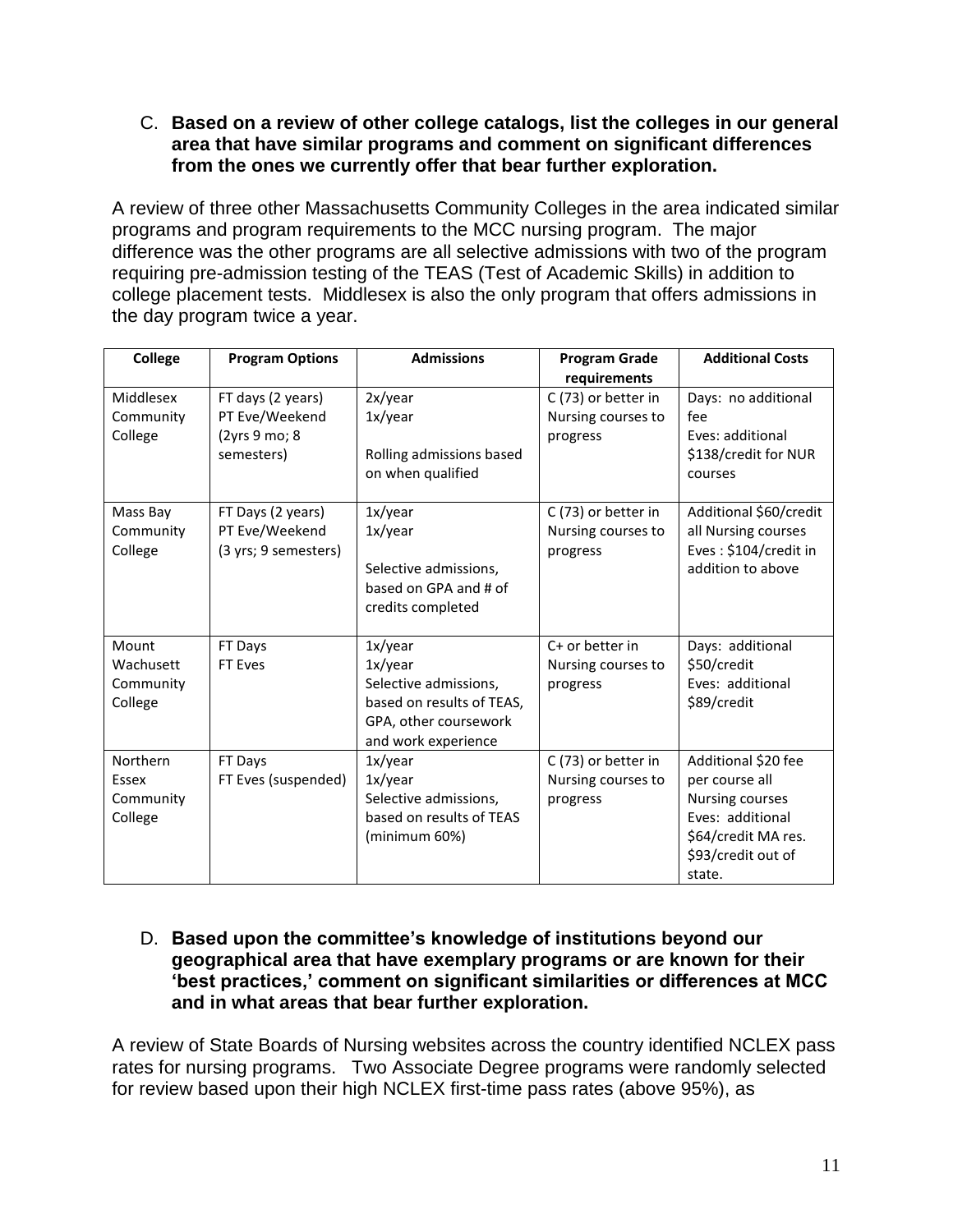compared to the current first-time pass rates for MCC of 83-84% (see p. 21). The curriculum and admission criteria were reviewed and compared to the MCC Nursing program. There were very few differences noted with the exception of selective admissions and entrance examination testing, similar to the programs in this general area.

| College           | <b>Program Options</b> | <b>Admissions</b>           | <b>Program Grade</b>        |
|-------------------|------------------------|-----------------------------|-----------------------------|
|                   |                        |                             | requirements                |
| Middlesex         | FT days (2 years)      | 2x/year                     | C (73) or better in Nursing |
| Community         | PT Eve/Weekend (2yrs   | 1x/year                     | courses to progress         |
| College           | 9 mo; 8 semesters)     |                             |                             |
|                   |                        | Rolling admissions based on |                             |
|                   |                        | when qualified              |                             |
|                   |                        |                             |                             |
| Pima Community    | FT Days (2 years)      | 1x/year                     | C (73) or better in Nursing |
| College (Arizona) |                        |                             | courses to progress         |
|                   |                        | Selective admissions,       |                             |
|                   |                        |                             |                             |
| Bergen Community  | FT Days                | 1x/year                     | $C+$ (74.5) or better in    |
| College           | FT Eves                | 1x/year (Spring)            | Nursing courses to progress |
| (New Jersey)      |                        | Selective admissions, based |                             |
|                   |                        | on results of HESI, minimum |                             |
|                   |                        | GPA of 3.0                  |                             |
|                   |                        |                             |                             |

Although selective admissions may result in better qualified students, the Nursing faculty believe the current admissions criteria allows all students the opportunity to enter the program when they meet the qualifications, which possibly increases the opportunity for a diverse student population. Additional supports to assist in student success, as discussed later in this report, are being considered to address retention rates and NCLEX success.

- E. **Please describe mechanisms or procedures currently in place to monitor changes in the job market and review the program"s currency and "fit" with the educational interests and needs in our region. Explain how these groups have contributed and/or impacted the program"s offerings.**
	- **1) Relevant external parties, such as advisory groups, corporations/agencies, professional groups, outside licensure/accrediting bodies, etc. If there is an advisory committee in place, please comment on the frequency of meetings and the contributions/impact the committee has had on the program. Include names of members and minutes of the meetings in the appendices of the program review.**

The Nursing Program has an Advisory Board that meets once a year in April. Members of the Board include representatives from area hospitals and health care facilities, representatives from colleges with whom the nursing program has an articulation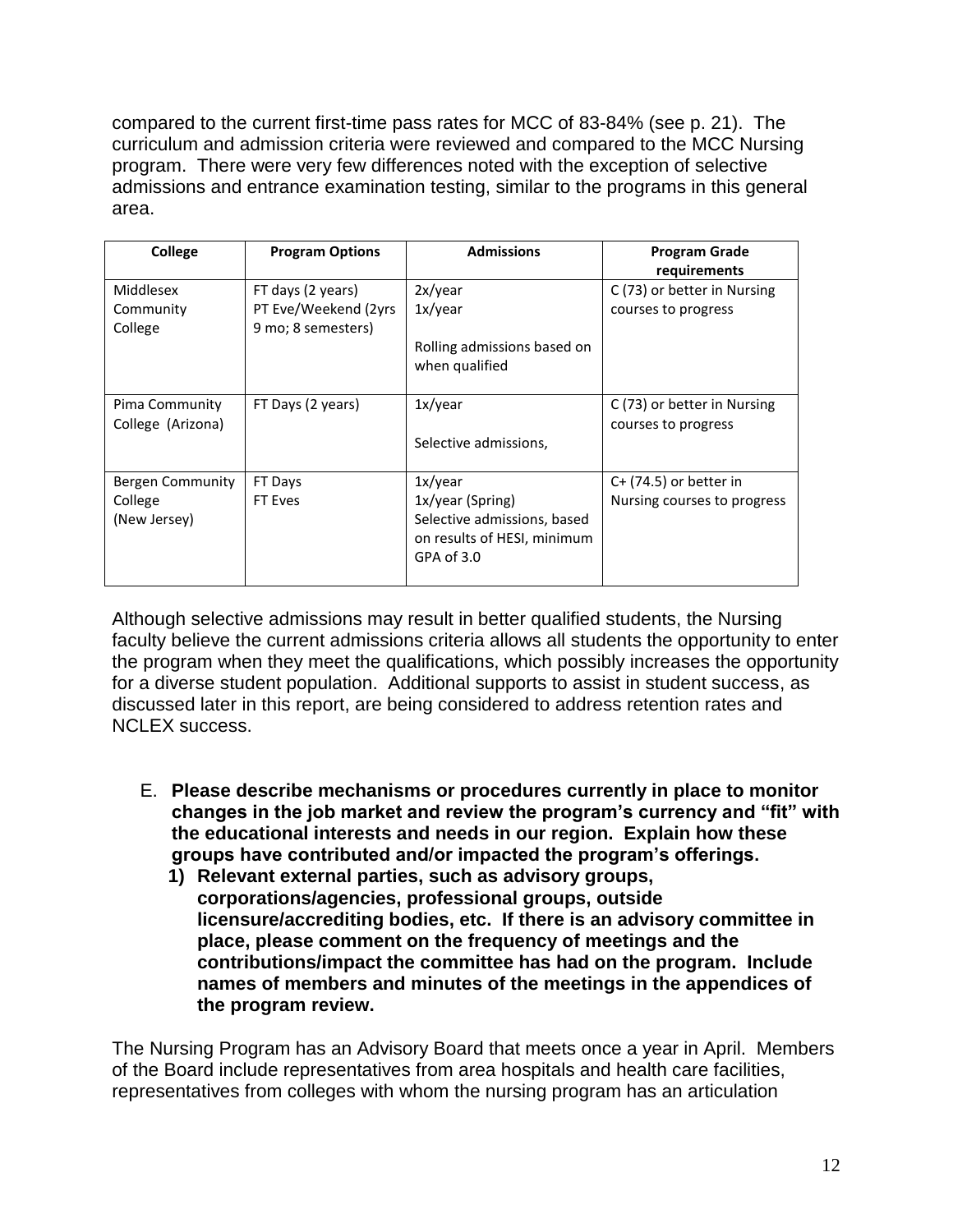agreement, and program alumni. The Advisory Board meetings are a valuable opportunity to discuss trends and concerns in health care as well as to help inform decisions the program makes. For example, the input from the advisory board was utilized in the recent curriculum revision the nursing program underwent, as described further in this report. Information from the NCSBN (National Council of State Boards of Nursing) NCLEX Program Reports and NCLEX Test Plan are also used to review the curriculum relevancy and currency.

**2) Relevant internal groups or individuals, such as other departments, programs or areas at the college that: (1) utilize your courses as prerequisites for their courses and/or program or (2) supply prerequisites for your courses.**

The nursing program works closely with other departments who provide pre-requisite courses for the program to identify any issues or concerns that might impact the students and/or the program. For example, when planning the nursing program curriculum revision, input was sought from the Math Department regarding a change in the math course requirement from Math Connections to Introduction to Statistics. This proposed change would have an impact on meeting the Computer Literacy Intensive Value as the Math Connections course was currently used to meet this intensive value. To assist this curriculum change, the faculty who teach Introduction to Statistics sought approval to have the course meet the Computer Literacy Intensive Value so this course could satisfy this value in place of the current Math Connections course.

In another example, in 2008 the assistant dean for nursing worked with the math department chair, the Self-Paced Studies Center and the Testing Center to update and revise the Math for Nurses Test and the 1-credit review course for students who are not successful in passing the Math for Nurses test.

Most recently, the Science Department proposed college Biology as a pre-requisite for Anatomy & Physiology I. This had implications for the nursing program as the NLNAC accreditation guidelines stated the biology course would then count to as part of the program's credits. Working collaboratively, a plan was developed to allow students the option of testing out of college Biology. This plan met the science department's needs and the nursing program's requirements.

## **3) Other populations (i.e., students, alumni, community members, cooperative education supervisors, practicum supervisors, service learning supervisors, community agencies).**

Students have input into the program in several ways:

 Students complete course evaluations at the end of each nursing course and a program evaluation at the end of the program.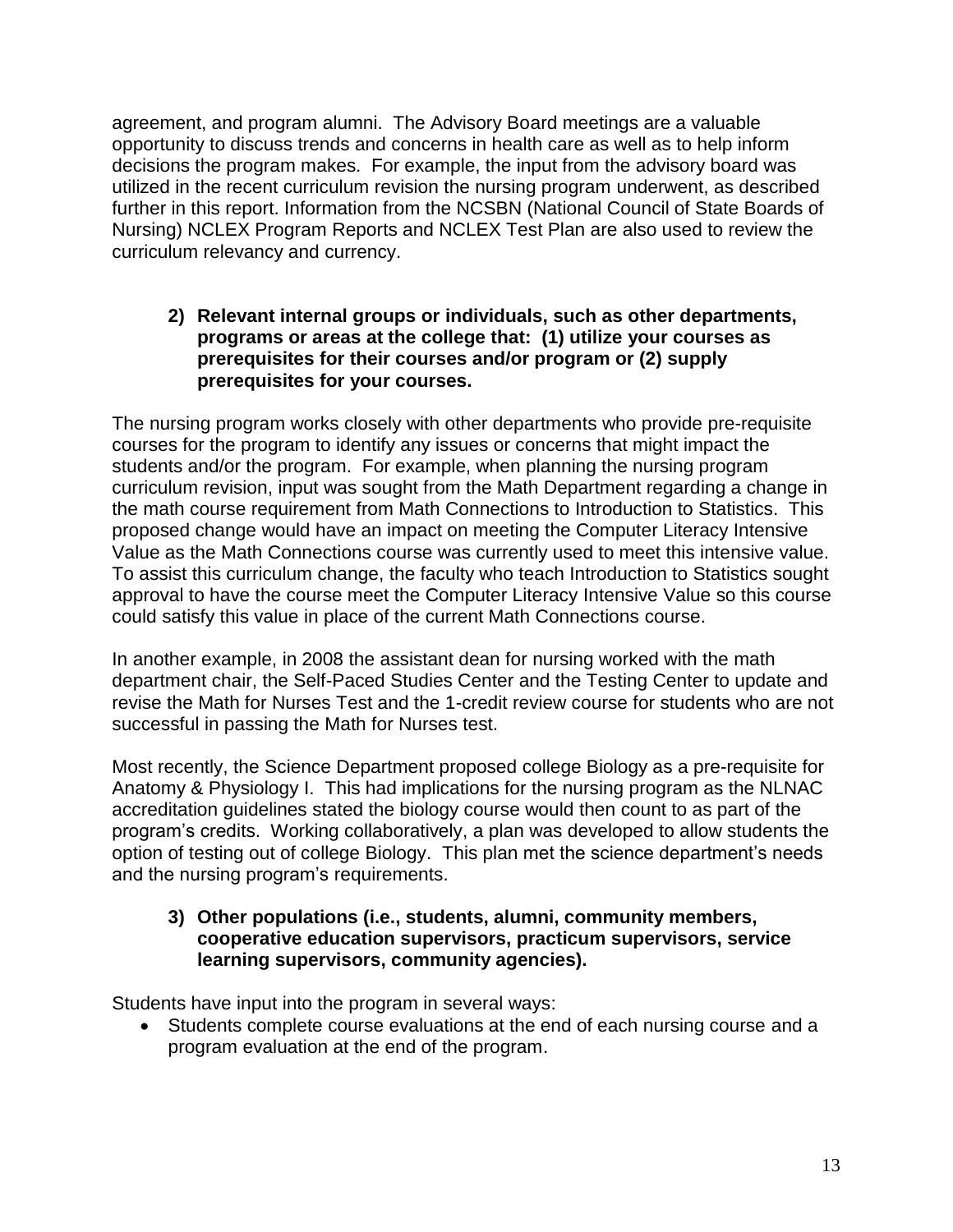- Graduates are sent a graduate survey 6-9 months after graduation in which they give feedback on the curriculum, clinical experiences, and services available.
- Student representatives attend nursing department faculty meetings. The representatives are selected from interested students in both the full-time and part-time program options and serve to bring issues and concerns from the students to the faculty as well as help to communicate information back to the students.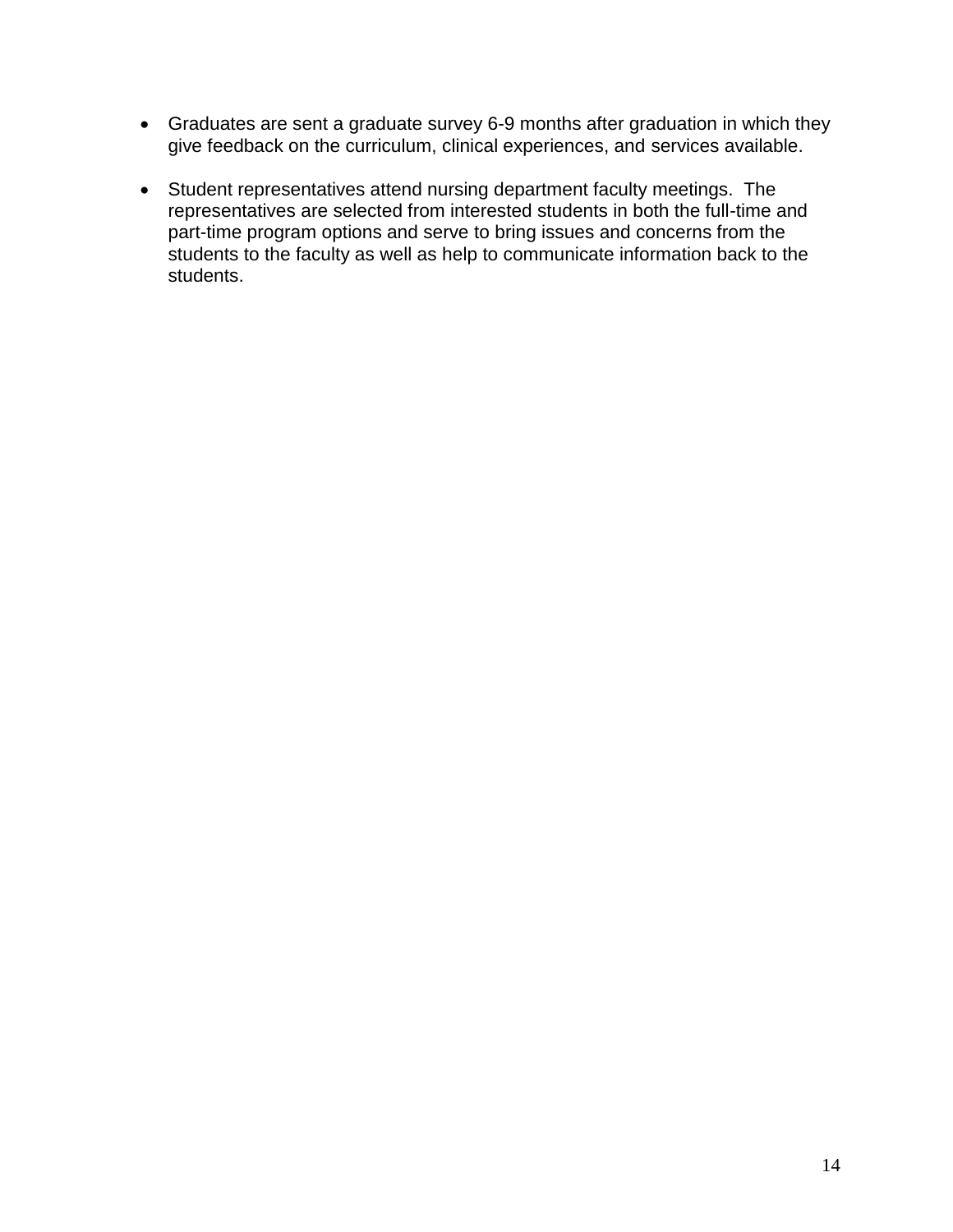# **Section IV: Curriculum – Institutional Student Learning Outcomes**

#### **Institutional Student Learning Outcomes**

**(see Appendix A for detailed listing of MCC"s Institutional Student Learning Outcomes)**

**a. Please provide your program"s timeline for ongoing, annual assessment of MCC"s ISLOs that are supported to proficiency within your program.** 

| <b>YEAR</b> | <b>ISLO</b>                                                |
|-------------|------------------------------------------------------------|
| 2008-09     | Knowledge & Skills                                         |
| 2009-10     | Communication (oral, numeracy)                             |
| 2010-11     | Personal & Professional Development                        |
| 2011-12     | <b>Critical Thinking</b>                                   |
| 2012-13     | Communication (written, Information literacy/tech fluency) |
| 2013-14     | <b>Social Responsibility</b>                               |
| 2014-15     | <b>Global Perspectives</b>                                 |

#### **b. If applicable, discuss any changes you have made to your program"s support of MCC"s ISLOs since your last program review.**

Not Applicable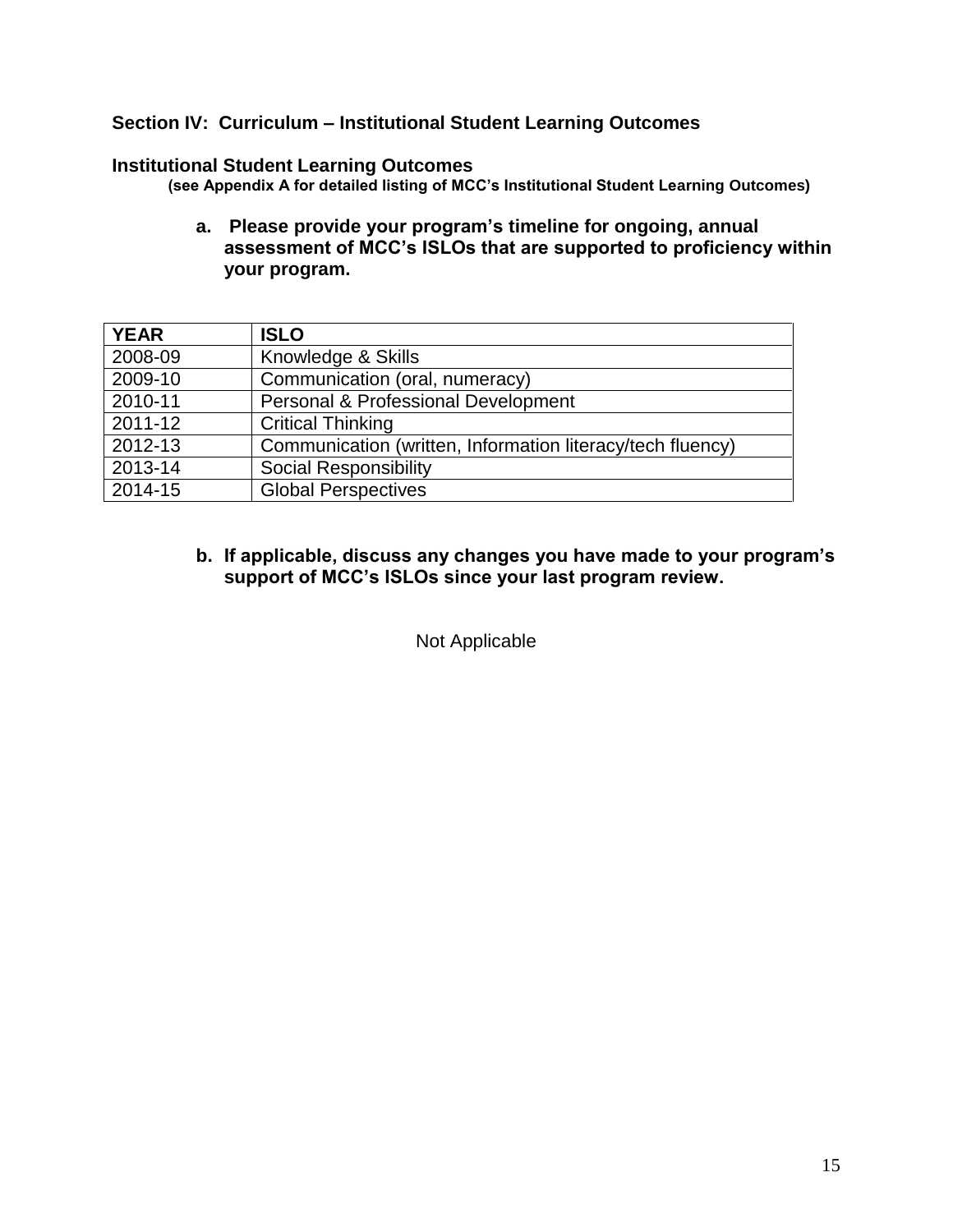c. As appropriate, map the way in which your program provides opportunities for students to progress towards proficiency level of MCC's Institutional Student Learning Outcomes, by noting in which courses outcomes are **Introduced (I), Developed (D)**, or where students are expected to demonstrate **Proficiency (P).**

# **Curriculum Map I:**

#### **Program Opportunities for Student Progress toward ISLOs**

|                                                           | <b>NUR 101</b> | <b>NUR 102</b> | <b>PSY 101</b> | <b>BIO 231</b> | <b>ANT 101</b> | <b>NUR 151</b> | <b>NUR 152</b> | <b>BIO 232</b> | <b>ENG 101</b> |
|-----------------------------------------------------------|----------------|----------------|----------------|----------------|----------------|----------------|----------------|----------------|----------------|
| Knowledge &<br><b>Skills</b>                              |                | D              |                | D              |                | D              | D              | $\mathsf{P}$   |                |
| <b>Critical</b><br><b>Thinking</b>                        |                | D              | D              |                | D              | D              | D              |                | I, D           |
| Communication<br>(written)                                |                | D              |                | D              |                | D              | D              | $\mathsf{P}$   | I, D, P        |
| <b>Communication</b><br>(oral)                            |                | D              |                |                |                | D              | D              |                |                |
| <b>Communication</b><br>(numeracy<br>skills)              |                | D              |                | D              |                | D              | D              | D              |                |
| <b>Communication</b><br>(info literacy &<br>tech fluency) |                | D              |                |                |                | D              | D              |                | I, D, P        |
| Global<br><b>Perspectives</b>                             |                | D              | P              |                | P              | D              | D              |                |                |
| <b>Social</b><br><b>Responsibility</b>                    |                | D              |                |                |                | D              | D              |                | D              |
| Personal &<br>Professional<br><b>Development</b>          |                | D              |                |                |                | D              | D              |                | I, D, P        |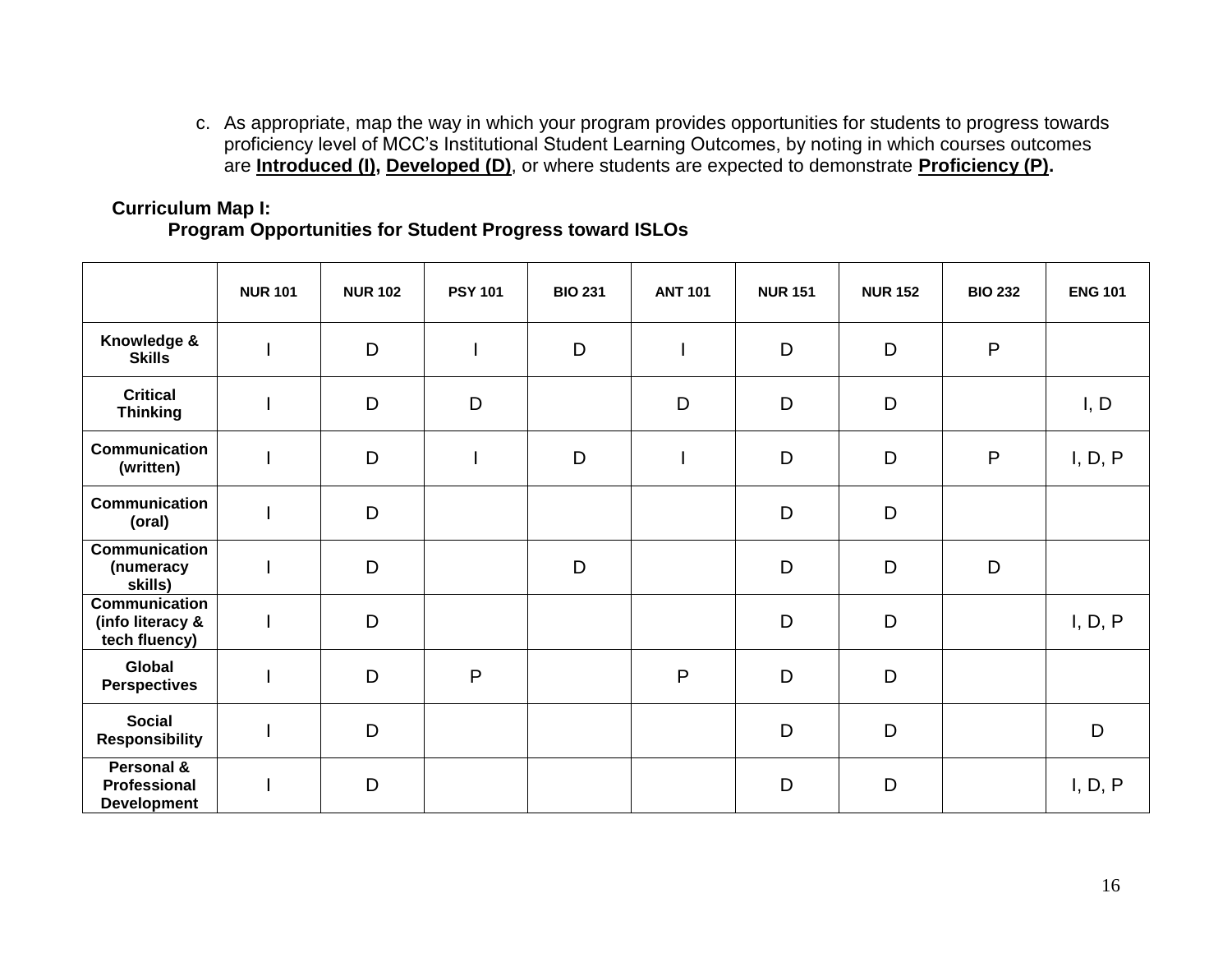|                                                           | <b>NUR 201</b> | <b>NUR 202</b> | <b>BIO 235</b> | <b>MAT 085</b>           | <b>ENG 102</b> | <b>NUR 251</b> | <b>NUR 252</b> | <b>NUR 260</b> |
|-----------------------------------------------------------|----------------|----------------|----------------|--------------------------|----------------|----------------|----------------|----------------|
| Knowledge &<br><b>Skills</b>                              | I, D, P        | I, D, P        | $\mathsf{P}$   | $\mathbf{I}$             |                | P              | P              | D, P           |
| <b>Critical</b><br><b>Thinking</b>                        | D              | D, P           |                | D                        | D              | D, P           | D, P           | $\mathsf{P}$   |
| Communication<br>(written)                                | D              | D, P           | P              | $\overline{1}$           | D, P           | P              | P              | P              |
| <b>Communication</b><br>(oral)                            | D              | D, P           |                | $\overline{\phantom{a}}$ |                | $\mathsf{P}$   | P              | P              |
| <b>Communication</b><br>(numeracy<br>skills)              | D              | D, P           | D              | D                        |                | P              | $\mathsf{P}$   |                |
| <b>Communication</b><br>(info literacy &<br>tech fluency) | D              | D              |                | $\mathbf{I}$             | D, P           | D, P           | D              | P              |
| <b>Global</b><br><b>Perspectives</b>                      | D              | D              |                | $\overline{\phantom{a}}$ | D              | D              | D              | D, P           |
| <b>Social</b><br><b>Responsibility</b>                    | D, P           | D              |                |                          | I, D           | D              | D              | D, P           |
| Personal &<br><b>Professional</b><br><b>Development</b>   | D              | D              |                | D                        | I, D, P        | D              | D              | D, P           |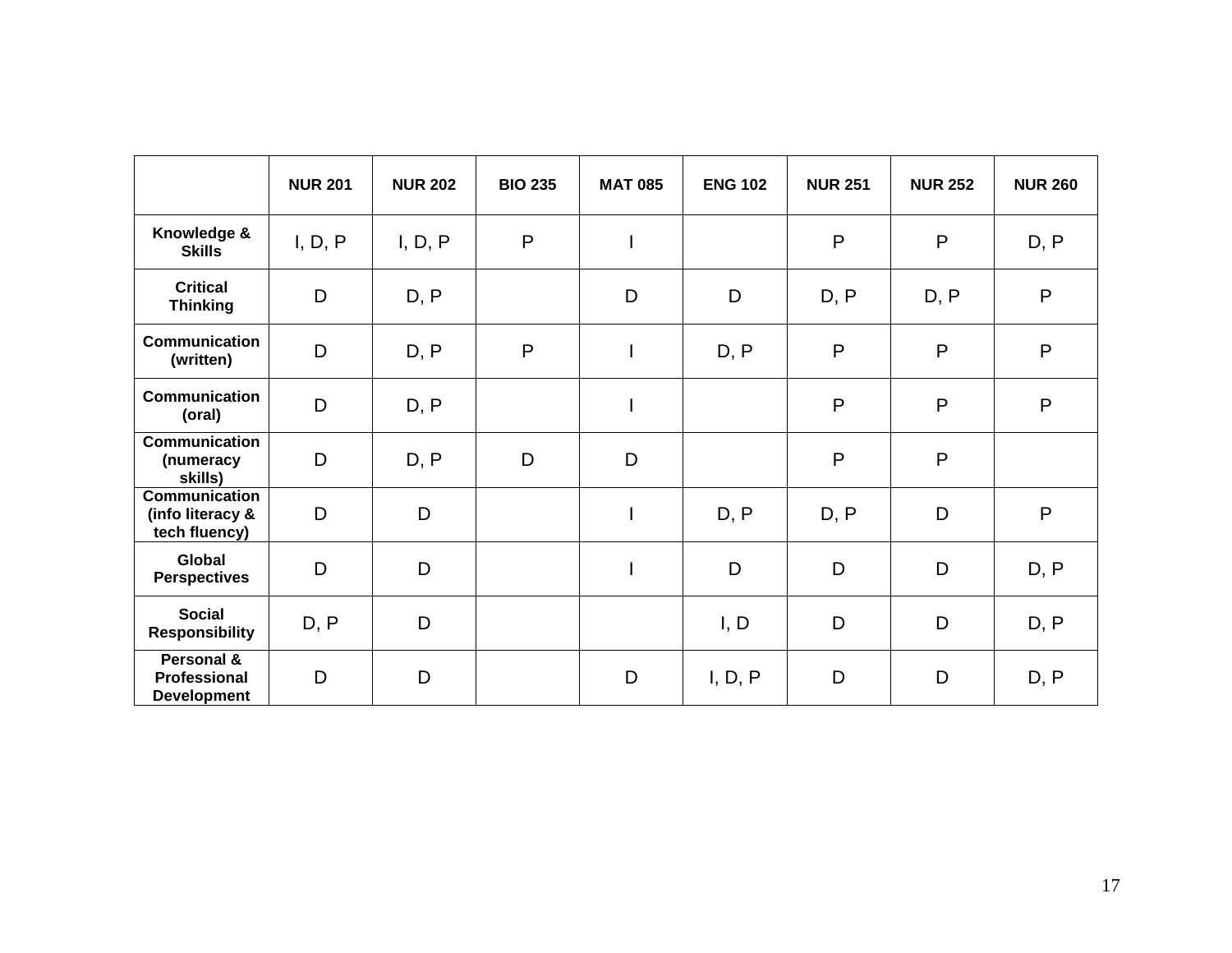## **d. Please comment on the sequencing of opportunities for students to develop and achieve to ISLO proficiency within the program as appropriate, as noted on Curriculum Map I.**

A review of the course sequencing indicates that students have the opportunity to progress towards the proficiency level in the Institutional Student Learning Outcomes as they progress through the Nursing program. The nursing courses and co-requisite course provide the students with multiple opportunities to develop the necessary knowledge, skills and abilities in each of these areas. The Nursing program terminal objectives address each of the ISLOs, as follows:

At the completion of the Nursing Program the graduate will:

- 1. Use critical thinking skills, evidence based practice and caring theory in the application of the nursing process to provide culturally sensitive nursing care to individuals, families and groups within a variety of health care settings. **(Knowledge & Skills, Critical Thinking, Global Perspectives, Social Responsibility)**
- 2. Utilize teaching and therapeutic communication skills to assist clients in meeting health needs, maintaining wellness and coping with and/or resolving health problems. **(Knowledge & Skills, Communication)**
- 3. Use management skills to provide nursing care to clients and to delegate nursing care to health team members commensurate with their level of preparation. **(Knowledge & Skills, Critical Thinking, Communication)**
- 4. Practice within the legal and ethical framework of the profession. **(Social Responsibility, Personal & Professional Development)**
- **5.** Accept responsibility for personal and professional growth by participating in continuing education, nursing research and membership in professional organizations. **(Personal & Professional Development)**
	- **e. Please indicate on the following pages as appropriate how each ISLO is supported to proficiency achievement within the program and how that achievement is assessed. Also as appropriate, please note where ISLO achievement is directly supported by Program SLO achievement. If the strategy for attainment of an ISLO is contained within a particular course, please list the course first, with the relevant activity (or activities) listed next to each course. If there is nothing currently in place that is intended to provide for the attainment of a particular outcome or to assess the extent to which the outcome has been realized, please leave the appropriate space blank. The blanks will help to identify areas which need further development.**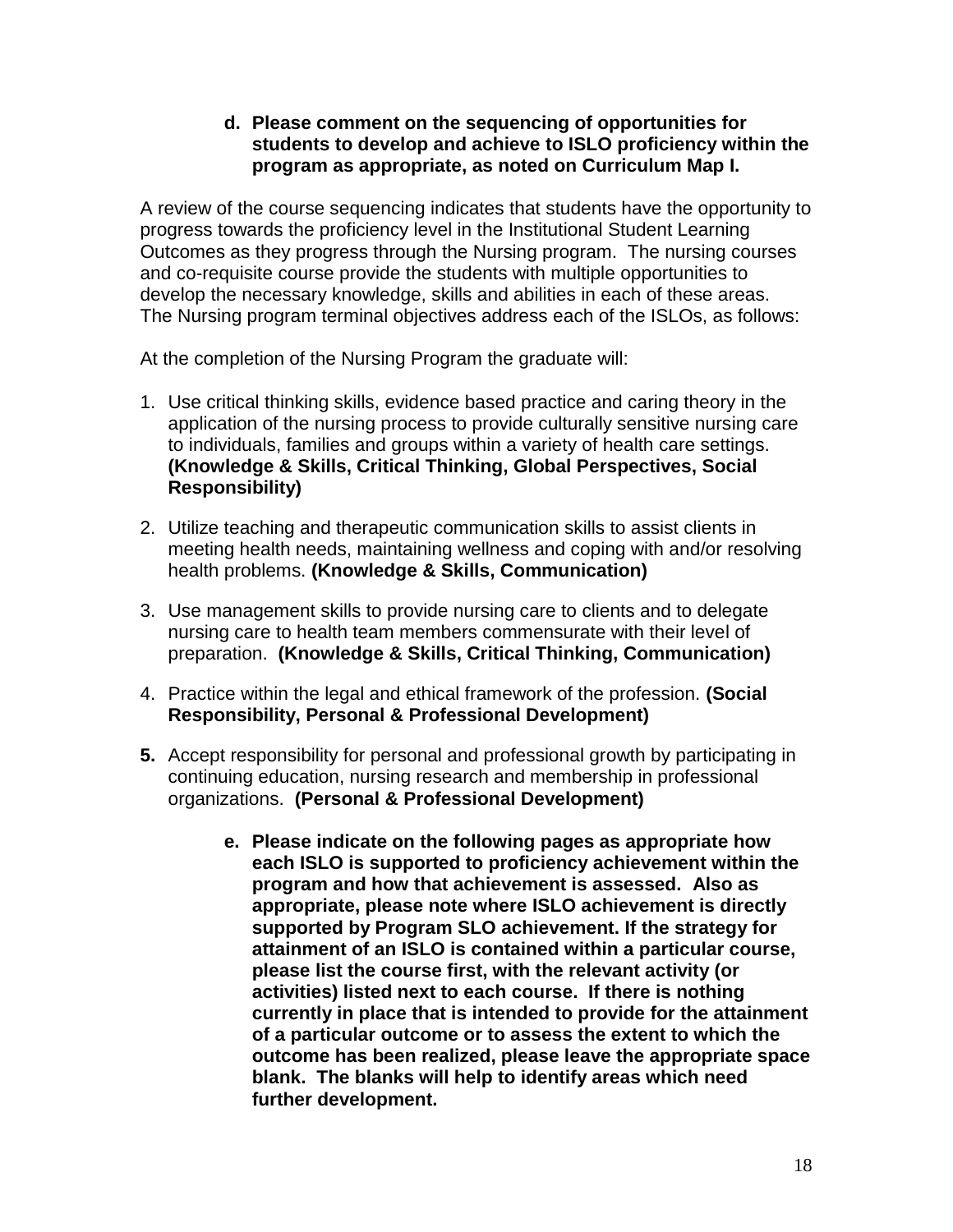## **Knowledge and Skills**

*The MCC graduate will use knowledge acquired at MCC as a foundation for continued study and/or practical application.*

| Course                         | <b>Assessment Strategies</b>                              |
|--------------------------------|-----------------------------------------------------------|
| <b>Fundamentals of Nursing</b> | Theory course exams and final exam<br>٠                   |
| (NUR 101/102)                  | • Research paper and presentation for health fair project |
|                                | Lab quizzes and certifications                            |
|                                | Clinical evaluation tool                                  |
| Intergenerational Nursing      | Theory course exams and final exam<br>٠                   |
| (NUR 151/152)                  | • Community agency analysis and presentation              |
|                                | • Lab quizzes and certifications                          |
|                                | Clinical evaluation tool                                  |
| Nursing Care of the Adult I    | • Theory course exams and final exam                      |
| (NUR 201/202)                  | • Service learning portfolio                              |
|                                | • Critical thinking client study                          |
|                                | Lab quizzes and certifications                            |
|                                | Clinical evaluation tool                                  |
| Nursing Care of the Adult II   | Theory course exams and final exam                        |
| (NUR 251/252)                  | • Clinical disorders presentation)                        |
|                                | $\bullet$ Lab quizzes                                     |
|                                | Clinical evaluation tool                                  |
| Nursing Issues                 | • Performance on assignments (i.e. article summary,       |
| (NUR 260)                      | ethics paper, philosophy of nursing)                      |
|                                |                                                           |

Students in all nursing courses must attain a minimum of a 73% average in course exams in order to pass the theory course. Grades for other assignments (ex: projects, reports, oral presentations, etc.) will not be factored into the final average unless the student has a 73% or better average on course exams. The rationale for this grading policy is because the National Licensure exam (NCLEX-RN) is an objective (mostly multiple choice) exam that students must pass in order to become a registered nurse. Analysis of pass/fail rates on NCLEX in 2000 determined that students who were passing the nursing courses with a 73% average including the additional other (non-test) assignments factored into the final average generally were not successful in completing the program and/or passing the NCLEX.

## *Describe how this Institutional Student Learning Outcome is assessed for proficiency at the program level.*

The Institutional Student Learning Outcome of Knowledge and Skills is assessed for proficiency at the program level through the graduation rates and the NCLEX-RN pass rates. As part of the systematic plan to evaluate the nursing program required by the Board of Registration in Nursing and the NLNAC, the program has an outcome that states "seventy percent (70%) of enrolled students will successfully complete the nursing program within 150% of the normal program time based on their point of entrance." For the NCLEX-RN pass rate, the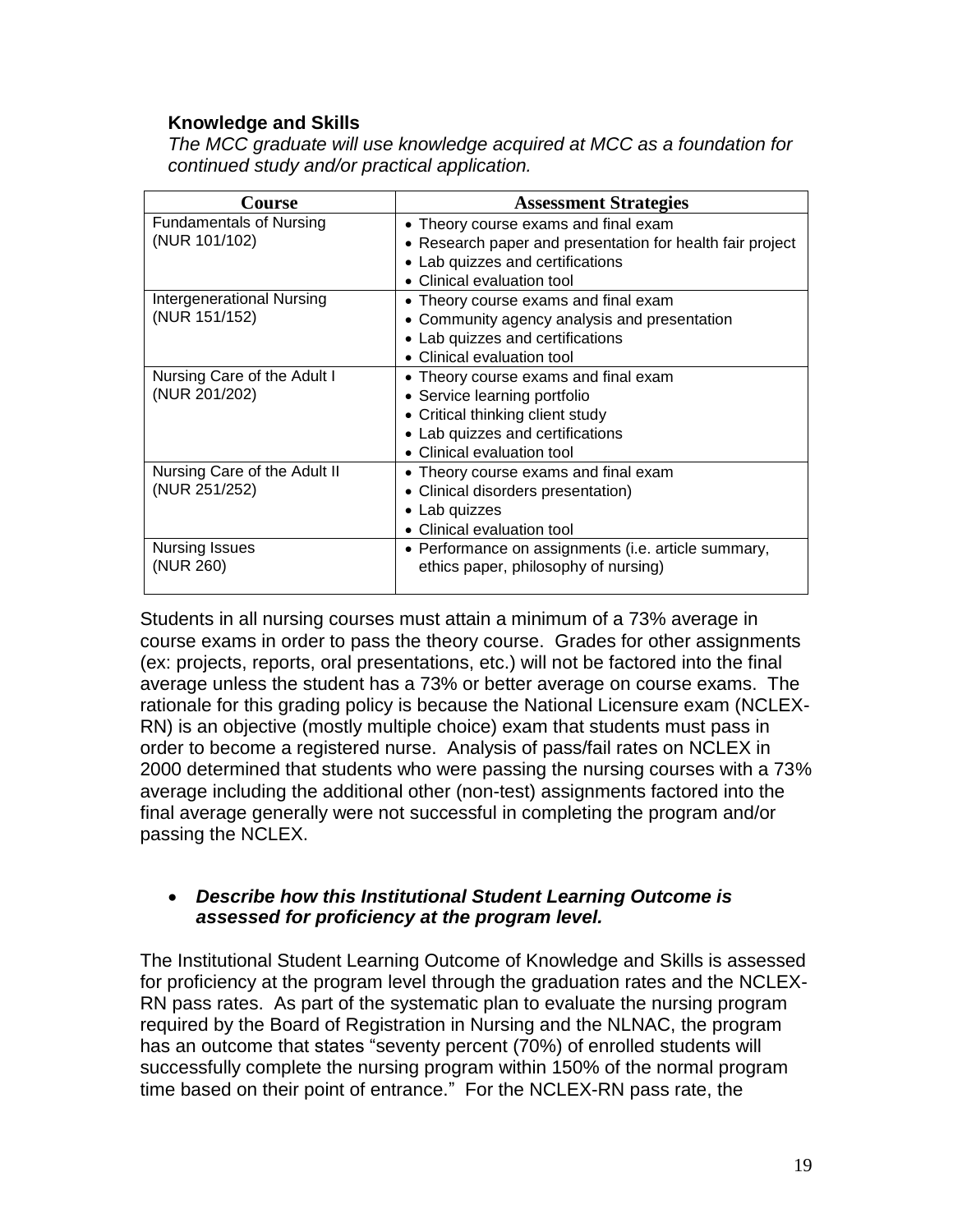program outcome states "eighty-five percent (85%) of graduates will pass the NCLEX-RN on the first attempt."

# **What does the program"s data analysis reveal about student achievement of this ISLO within the program?**

Since the program instituted the 73% average in course exams in May 2000, the program has shown an improvement in the graduation rate and has met the program benchmark for the past three academic years, as evidenced by the table below:

| <b>Academic</b><br>Year |                    | <b>Combined</b>                             | <b>Full-Time Program</b><br>Option                                |     |                    | <b>Part-Time Program</b><br><b>Option</b>   |  |  |
|-------------------------|--------------------|---------------------------------------------|-------------------------------------------------------------------|-----|--------------------|---------------------------------------------|--|--|
|                         | Graduation<br>Rate | Retention<br>(graduating $+$<br>persisting) | Graduation<br>Retention<br>(graduating $+$<br>Rate<br>persisting) |     | Graduation<br>Rate | Retention<br>(graduating $+$<br>persisting) |  |  |
| 2000-2001               | 49%                | 64%                                         | 49%                                                               | 64% |                    |                                             |  |  |
| 2001-2002               | 76%                | 84%                                         | 76%                                                               | 84% |                    |                                             |  |  |
| 2002-2003               | 61%                | 67%                                         | 61%                                                               | 67% |                    |                                             |  |  |
| 2003-2004               | 74%                | 78%                                         | 74%                                                               | 78% |                    |                                             |  |  |
| 2004-2005               | 61%                | 65%                                         | 61%                                                               | 65% |                    |                                             |  |  |
| 2005-2006               | 64%                | 69%                                         | 67%                                                               | 69% | 55%                | 68%                                         |  |  |
| 2006-2007               | 76%                | 81%                                         | 77%                                                               | 81% | 73%                | 82%                                         |  |  |
| 2007-2008               | 74%                | 81%                                         | 76%                                                               | 82% | 71%                | 76%                                         |  |  |
| 2008-2009               | 70%                | 75%                                         | 72%                                                               | 76% | 66%                | 75%                                         |  |  |

The full-time class who graduated in May 2009 is the first class admitted under the increased admission GPA requirement (the first graduating part-time program class will be in May 2010). Although the graduation rate was not improved for the May 2009 class, the faculty hope there will be an improvement in the firsttime pass rates on NCLEX for this class. The program will continue to analyze graduation and retention rates to determine what impact the change in GPA requirements on student success will have.

Other changes the program implemented to assist with student success was the At-Risk program which was piloted in 1999 and fully implemented in 2001. This program is designed to help students who were identified as being at risk for failing by providing assistance with study skills and test-taking skills.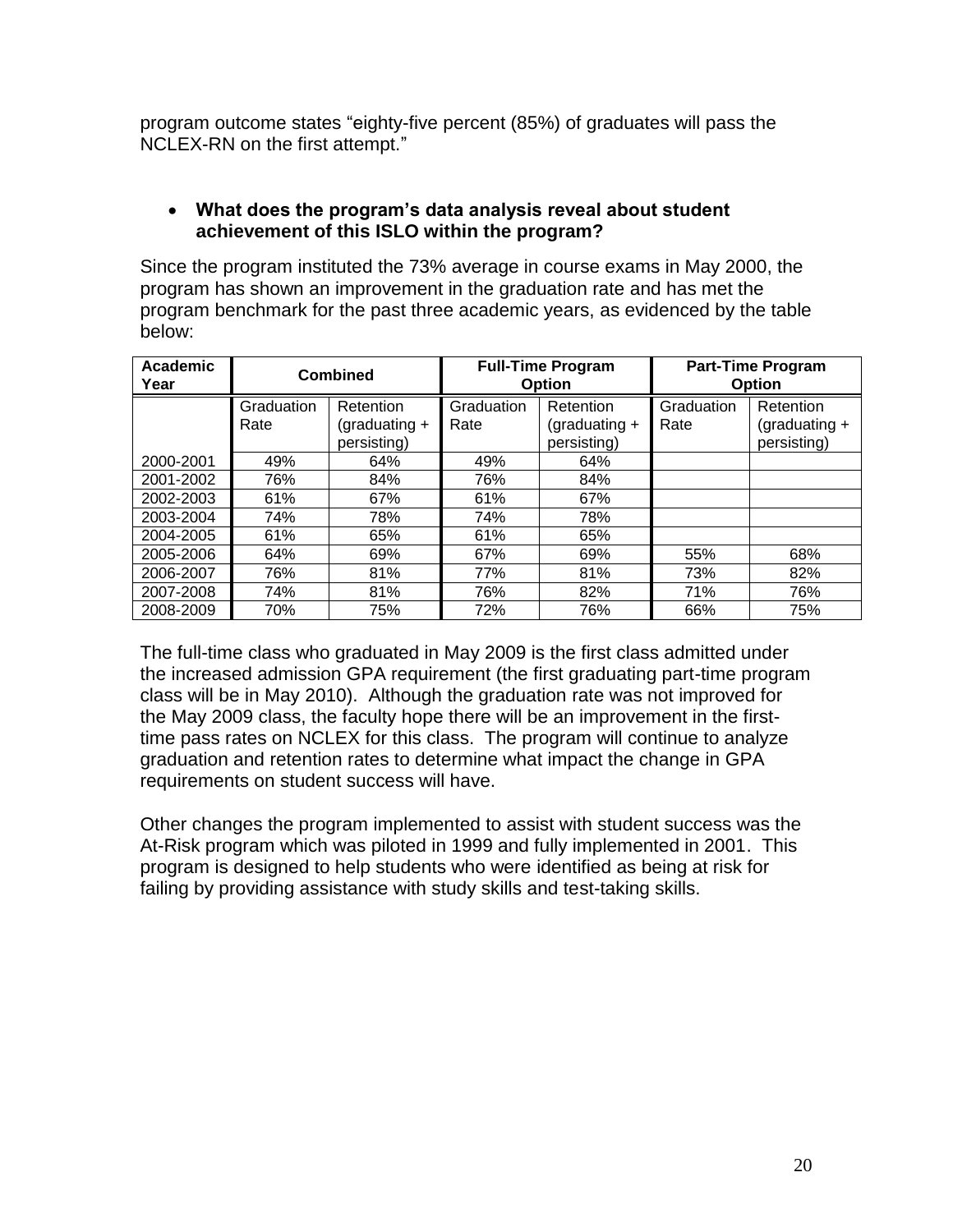Analysis of NCLEX pass rates over the same period of time indicates there is a decline in the first-time pass-rates from a high of 90% in 2002 to the current rate of 83% (see table). The pass rate has been below the national average and the program benchmark of 85% for the past 4 years.

| Year | <b>Overall Pass Rate</b><br>(First-Time) | <b>January Grads</b> | <b>May Grads</b><br>(FT) | <b>May Grads</b><br>(PT) |
|------|------------------------------------------|----------------------|--------------------------|--------------------------|
| 2000 | 88%                                      |                      |                          |                          |
| 2001 | 85%                                      |                      |                          |                          |
| 2002 | 90%                                      |                      |                          |                          |
| 2003 | 89%                                      |                      |                          |                          |
| 2004 | 87%                                      | 85%                  | 88%                      |                          |
| 2005 | 83%                                      | 85%                  | 77%                      |                          |
| 2006 | 84%                                      | 88%                  | 74%                      | 100%                     |
| 2007 | 83%                                      | 86%                  | 89%                      | 68%                      |
| 2008 | 83%                                      | 93%                  | 68%                      | 96%                      |

Further analysis of the NCLEX pass rate by class has indicated no discernable trend, other than generally lower pass rates in the May FT graduates compared to the January FT graduates. If second-time pass rates are factored in the pass rate improves noticeably:

2003: 95% 2004: 92% 2005: 96% 2006: 92% 2007: 92% 2008: 94%

Students take a Diagnostic Readiness Test (DRT) in their final semester which gives them information about their areas of weakness to help prepare for taking NCLEX. The DRT also predicts student success on NCLEX. The DRT has a high reliability and validity for students predicted to pass (90%-100% reliable), but varies greatly on students not predicted to pass (anywhere from 0% to 64% predicted to fail actually do fail). This information along with the above data on second-time pass rates (usually taken within 2-3 months of the first attempt) supports anecdotal information from students that may suggest students are not adequately preparing in advance for their first time to take NCLEX.

In 2008, the nursing department conducted a review of the current nursing program curriculum compared to the NCLEX 2007 Detailed Test Plan to assure that all relevant content was being covered. In addition, data collected from the NCSBN NCLEX Program Reports was reviewed. Although there were no identifiable deficits in content, there was a downward trend in the client needs area of Pharmacological and Parenteral Therapies. The median performance for graduates of the program is consistently above the passing performance, but has been trending downward when compared to the median performance for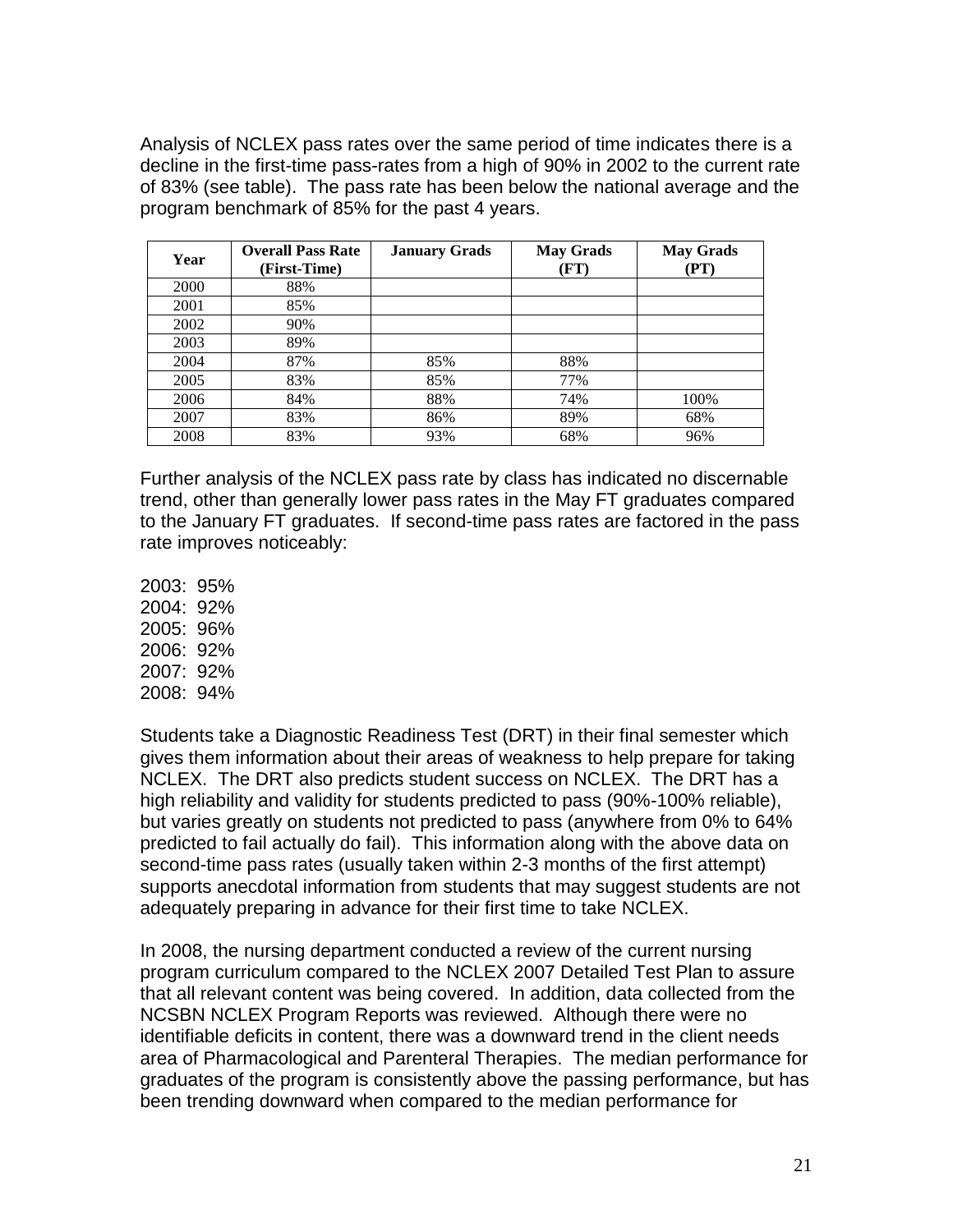graduates from our jurisdiction, similar programs and graduates from all programs.

|                           | <b>Graduates</b><br>from MCC | <b>Passing</b><br><b>Performance</b> | <b>Graduates</b><br>from your<br><b>Jurisdiction</b> | <b>Graduates</b><br>from Similar<br><b>Programs</b><br>across every<br><b>Jurisdiction</b> | <b>Graduates</b><br>from All<br><b>Programs</b><br>across every<br><b>Jurisdiction</b> |
|---------------------------|------------------------------|--------------------------------------|------------------------------------------------------|--------------------------------------------------------------------------------------------|----------------------------------------------------------------------------------------|
| Apr. 2006 -<br>Sept. 2006 | 67%                          | 53%                                  | 62%                                                  | 63%                                                                                        | 62%                                                                                    |
| Apr. 2007 -<br>Sept. 2007 | 58%                          | 53%                                  | 62%                                                  | 62%                                                                                        | 61%                                                                                    |
| Apr. 2008 -<br>Sept. 2008 | 60%                          | 53%                                  | 65%                                                  | 63%                                                                                        | 64%                                                                                    |

**Comparison of MCC Graduates Performance on Client Needs Area of Pharmacological and Parenteral Therapies**

This trend was supported in a survey of the nursing faculty, who identified that student's knowledge of pharmacology in the clinical area was weak. This sentiment was also voiced by the nursing program's advisory board members, who commented that new graduates in general have difficulty with medication knowledge and administration when hired.

- **What curricular and/or instructional changes are planned within the program as a result of this data (if any)? Consider:**
	- o **The scope and sequence of Introductory, Developing, and Proficiency level student learning opportunities**
	- o **The adequacy of the range of learning experiences and assessment methodologies that your program offers to meet student learning needs**

The current curriculum was approved by the Board of Registration in Nursing in 1995 and has undergone some minor revisions over the years. Although the program had a successful NLNAC accreditation visit, given the fact that the current curriculum was more than 10 years old, the nursing faculty charged the nursing program curriculum committee with conducting an in depth review of the curriculum for currency.

The curriculum committee analyzed the NCSBN 2006-2007 Continuous RN Practice Analysis, the 2007 NCLEX-RN Detailed Test Plan, the Core Competencies for Health Care Professionals (Institute of Medicine, 2003), the NLN Educational Competencies for Graduates of Associate Degree Nursing Programs (2000), and other published current health trends as well as reviewing nursing practice literature and exploring other nursing theories. The nursing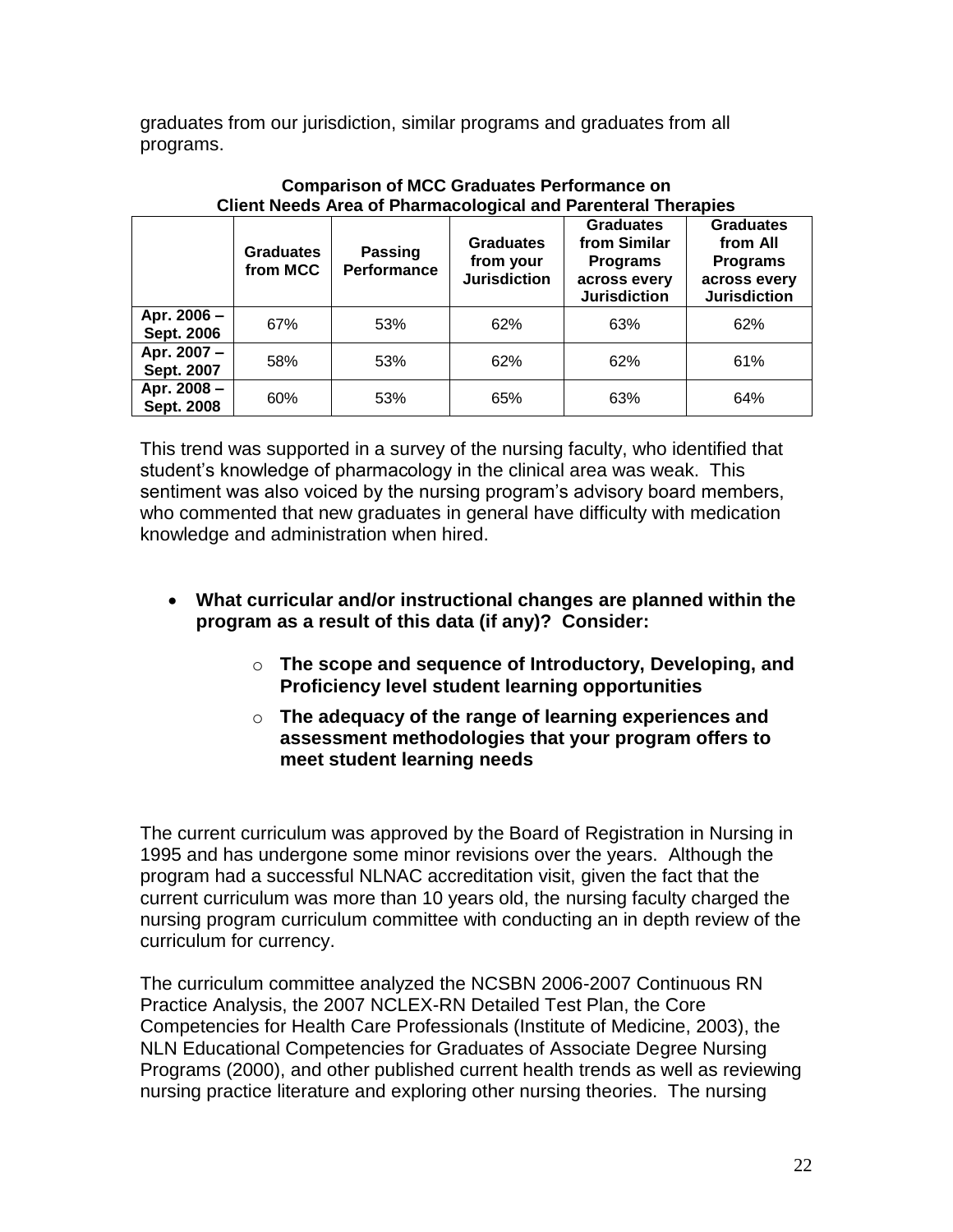faculty and other nursing programs were also surveyed to see if any trends were identified or areas of emphasis were missing. The following curriculum changes were proposed based upon this review:

- 1. Incorporate evidence-based practice into the curriculum as a pervasive concept, (as part of the current Nursing Process organizing concept), to prepare students for future practice. The program philosophy, organizing concepts and outcomes were amended to reflect this new emphasis.
- 2. Update the current organizing concept of Caring. The current concept is based on the theories of Jean Watson and Sister Simone Roach, both of whom have updated/revised their theories. The program philosophy and organizing concepts were amended to reflect the updated theories.
- 3. Add a discrete 3 credit Pharmacology course to  $2<sup>nd</sup>$  semester, as the students' knowledge of Pharmacology is perceived by faculty as weak and may be impacting NCLEX results. In order to provide the three credits for this course without adding credits to the program, one credit was taken from each of the  $2^{nd}$ ,  $3^{rd}$ , and  $4^{th}$  semester nursing theory courses.
- 4. Substitute Introduction to Statistics for Math Connections as the math course requirement. The Introduction to Statistics course is more congruent with the emphasis on evidence-based practice and nursing research.
- 5. Substitute English Composition I into the first semester from the second semester as a co-requisite course. This course is now a pre- or corequisite course for Anatomy & Physiology I, which is required in the 1<sup>st</sup> semester. To balance the credits, Cultural Anthropology was moved to the second semester from the first semester.

These curriculum changes were approved by the MCC Curriculum committee and FSA in February 2009, by the Massachusetts Board of Registration Nursing in April 2009, and by the NLNAC in June 2009. Implementation of the revised curriculum is scheduled to begin in the Fall 2009.

The other change the nursing program is implementing is the adoption of a curriculum support package from ATI (Assessment Technologies Institute). This package will provide the students with assessment tests (both proctored and un-proctored) as well as individual remediation plans to help students identify areas of weakness as well as strategies to improve success.

The faculty will continue to analyze the data collected as the new curriculum is implemented and will communicate the findings to all of the faculty, the Nursing Advisory Board, and clinical agencies as appropriate. The desired outcome the faculty hope to achieve with the curriculum change would be to see an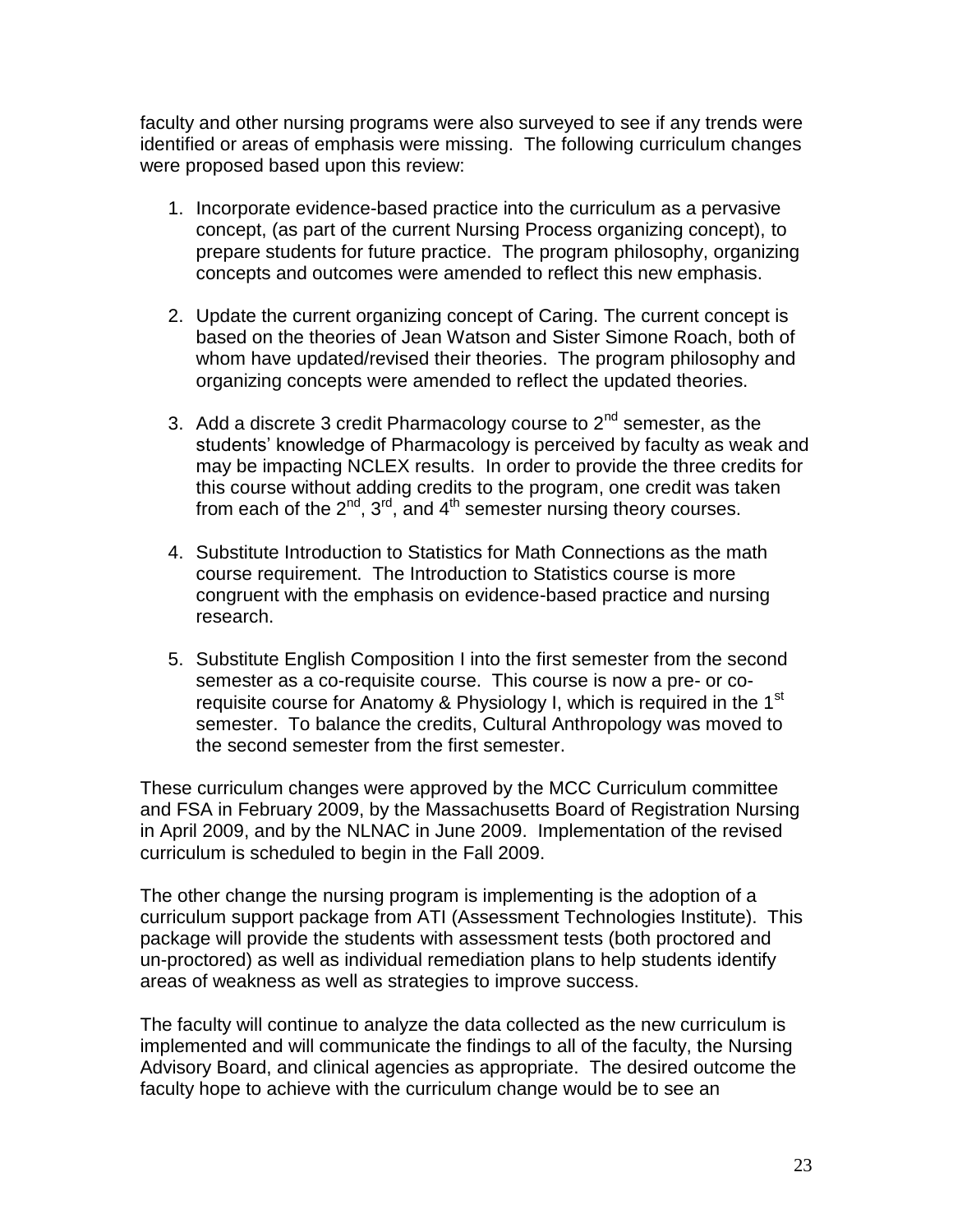improvement in the NCLEX first time pass rates, including improvement in the client needs area of Pharmacological and Parenteral Therapies. We hope that graduates would report an increase level of preparedness to practice nursing and competence in medication administration as a new graduate. We would expect to hear from the Advisory Board that they see an increase in medication administration competency and knowledge in the new graduates from Middlesex Community College. These outcomes will be evaluated by surveying faculty, graduates and the Advisory Board. In addition, program completion rates, NCLEX first time pass rates, and NCSBN NCLEX Program Reports will continue to be assessed for trends.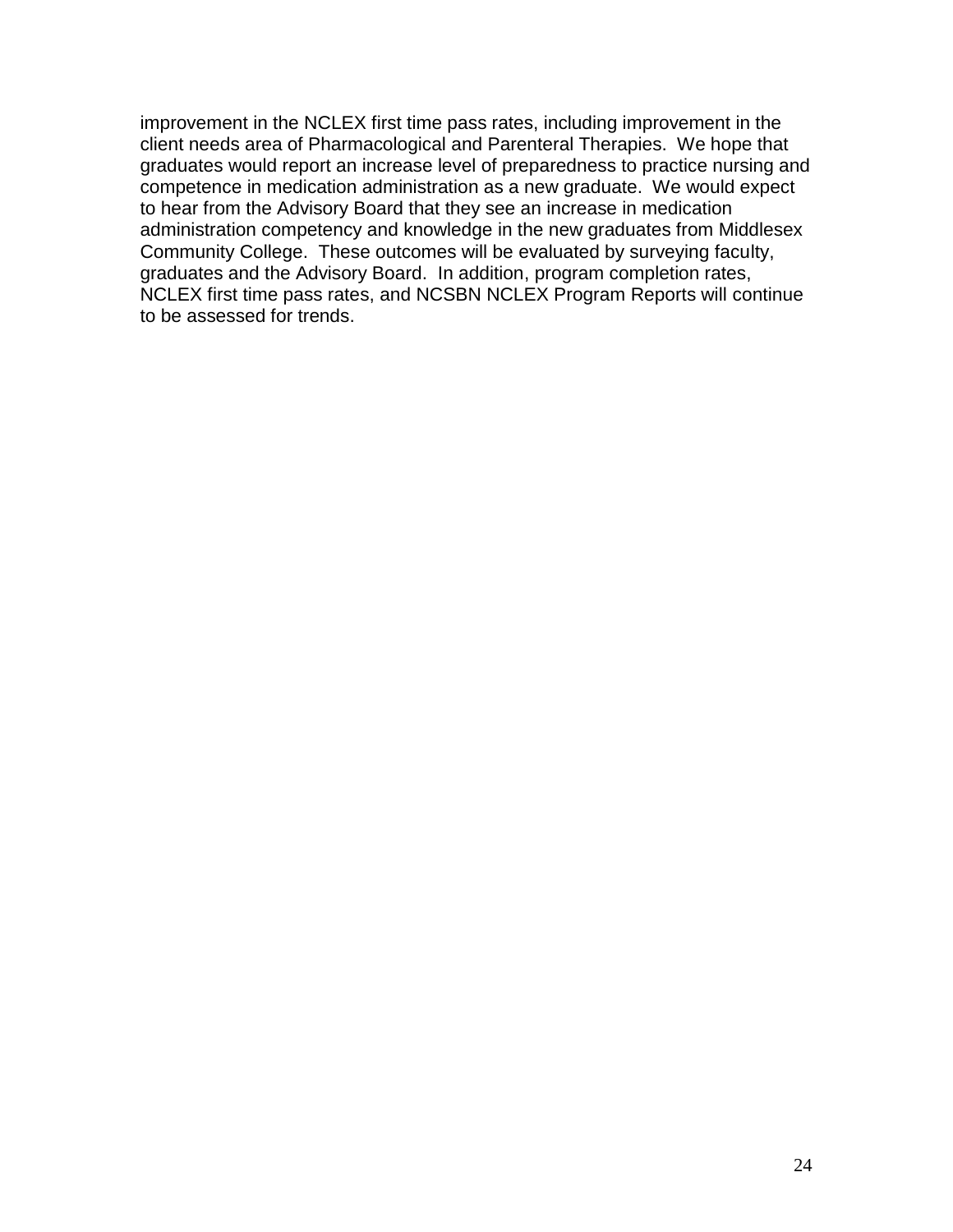## **Section V: Program Evaluation Summary**

#### **A. Program Strengths (Bulleted List with reference to the question(s) numbers in the program review where this strength is explained.)**

The following strengths of the program were identified in the self study and still remain:

- A dedicated and experienced faculty who work well in a collaborative atmosphere. New faculty frequently comment on how welcome and supported they feel. The faculty's willingness to teach in both the full-time and part-time program options helped the success of the part-time program option.
- The Nursing Program's diverse student body. As students are preparing to care for a diverse population, they learn about diversity from each other.
- The curriculum, built on a strong theoretical base, is well-developed and consistent. The three pervasive and two progressive organizing concepts are contained in all of the nursing courses. Since the self study the program has revised the curriculum to reflect current nursing knowledge and increase the emphasis on evidence-based practice.
- The positive reputation that the College and the Nursing Program have in the community. Members of several of the affiliating agencies are active participants in the annual advisory board meeting and give valuable insights and positive feedback about the program. Clinical placements give the students quality clinical experiences; many of the graduates of the program are hired by the facilities where they have had their clinical experiences.
- The strong nursing leader with exemplary administrative support, as citied in the NLNAC Board of Commissioner's report. This support includes providing appropriate resources as the program has grown, within fiscal constraints and those placed by collective bargaining. The College and the Nursing Department continue to encourage and support faculty development.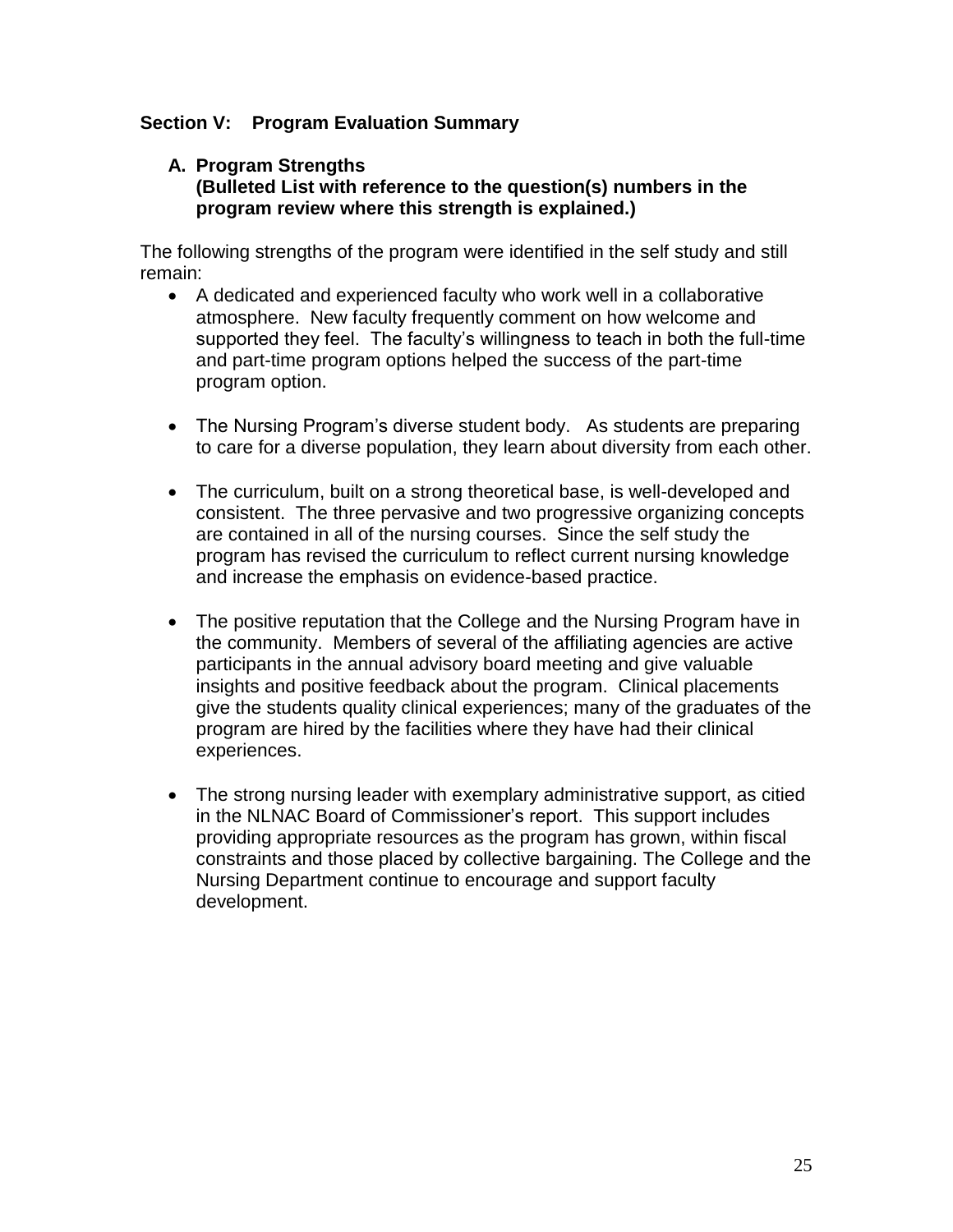## B. **Program Needs for Improvement, Proposed Plans for Improvements, Budgetary Implications, Timelines**

Although several areas to improve were identified in the self study, the program has already made progress on many of these areas which include:

- Expansion and updating of the Nursing Learning Center to support the increase in enrollment the program had already undergone. This was made possible through funding provided by the college for the necessary construction and a Federal HRSA grant received in 2008. The expansion includes additional space, storage cabinetry, and updated equipment (including simulation mannequins) to enhance the student learning.
- Graduation rates and NCLEX results. In Fall 2007 the admission GPA was increased to 2.5 in an effort to make sure that applicants were prepared for the academic rigor of the program. It was believed this would work to improve graduation rates and first-time NCLEX pass rates. In addition, the faculty explored implementing a curriculum support package through ATI (Assessment Technologies Institute) which will offer students assessment testing and guided remediation.
- Continued revision of the program's Systematic Evaluation Plan. Because evaluation of the Nursing Program is an on-going and very active process, the Systematic Evaluation Plan has been revised in 2004, 2005, and 2006. In 2008 the Systematic Evaluation Plan was totally revised to reflect the new 2008 NLNAC Standards and Criteria. This included the addition of over 20 new criteria to be evaluated.
- Recruiting and retaining academically and experientially qualified faculty, as cited in the NLNAC Board of Commissioner's report. With the success of a pilot Faculty Mentoring Program in AY 2003-2004, a formal mentoring program for all new full-time and adjunct nursing faculty was implemented in Fall 2006. Adjunct faculty report they feel welcomed and supported through the mentoring. Retention of adjunct faculty has risen from 43% in AY 2005-2006 to 82% in AY 2008-2009. In addition, the number of faculty who do not have the minimum of a master's degree in nursing has decreased from 11 out of 41 (27%) in AY 2006-2007 to 7 out of 36 (19%) in 2008-2009, as four adjunct faculty have completed their graduate studies.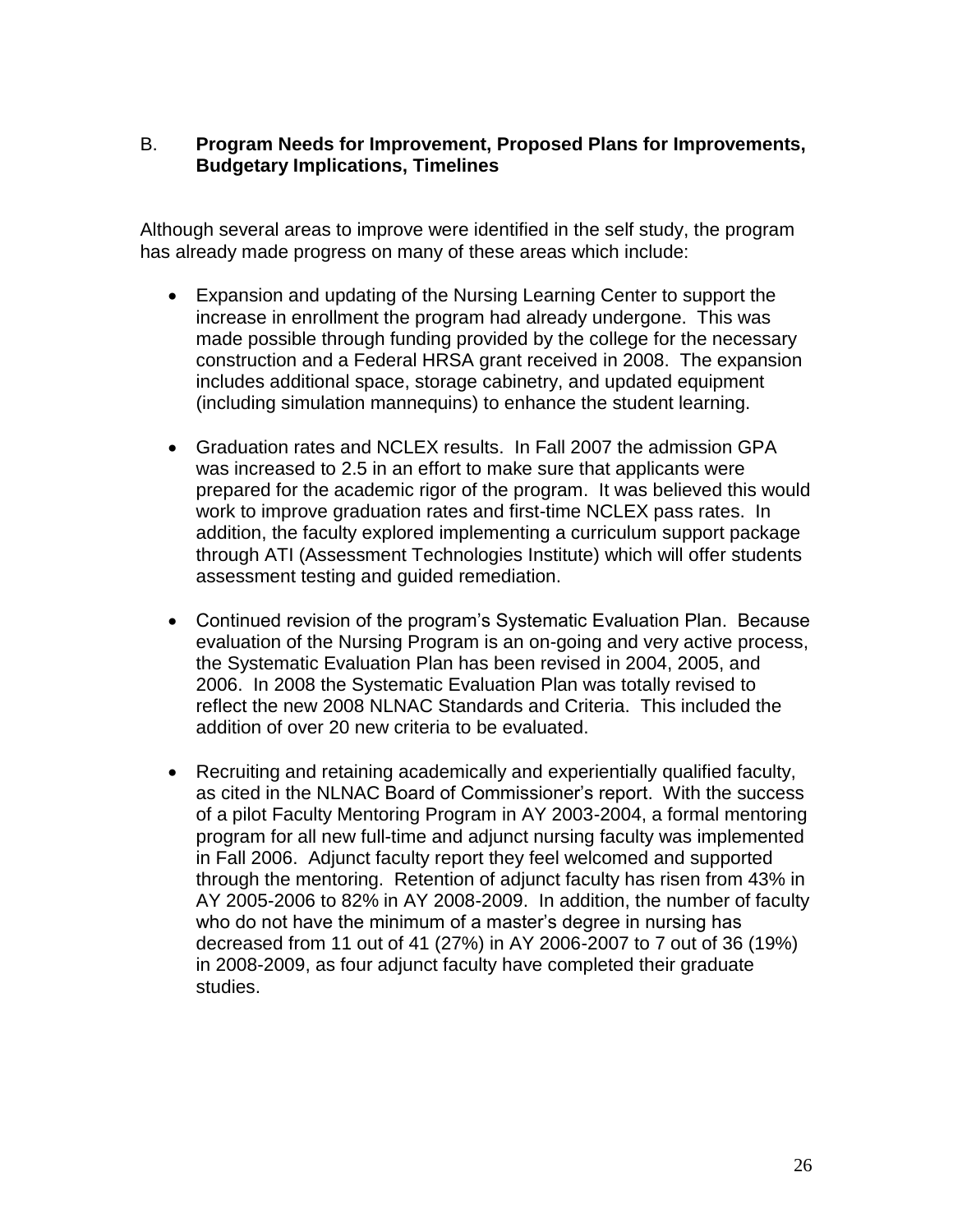The following program needs still require addressing:

| <b>Program Needs</b><br>(Reference the question in<br>the program review where<br>this need is explained.)                                                                                 | <b>Proposed Plans for</b><br>Improvement<br>(Bulleted list of<br>suggestions.)                                                 | <b>Financial Needs to</b><br><b>Make Improvements</b>                                                                                                                                               | <b>Proposed Timelines</b><br>for Implementation                                    |
|--------------------------------------------------------------------------------------------------------------------------------------------------------------------------------------------|--------------------------------------------------------------------------------------------------------------------------------|-----------------------------------------------------------------------------------------------------------------------------------------------------------------------------------------------------|------------------------------------------------------------------------------------|
| Support to allow for<br>improvement in NCLEX first-<br>time pass rates to above<br>national average (87-88%), as<br>well as improved student<br>competence in medication<br>administration | • Implement use of ATI<br>curriculum support<br>package                                                                        | • Current cost: \$119/<br>student (first<br>semester), \$93/<br>student (subsequent<br>semesters). Total<br>anticipated annual<br>cost: \$36,000*<br>• computer classroom to<br>support ATI testing | • Begin Fall 2009                                                                  |
|                                                                                                                                                                                            | • Implement revised<br>Nursing program<br>curriculum                                                                           |                                                                                                                                                                                                     | • Begin implementation in<br>Fall 2009 with full<br>implementation in Fall<br>2011 |
| Support for faculty development<br>of knowledge and skills to<br>increase the implementation<br>and integration of new                                                                     | • Submit minigrants for<br>faculty to develop<br>simulations                                                                   |                                                                                                                                                                                                     |                                                                                    |
| simulation technology into the<br>curriculum                                                                                                                                               | • Continued professional<br>development for<br>faculty to add<br>simulation experiences<br>to skills labs for each<br>semester |                                                                                                                                                                                                     | • Begin implementation of<br>simulations in Fall 2009                              |
| Provide support for the<br>mentoring of new faculty (both<br>full-time and adjunct)                                                                                                        | • Work with P. Gleason<br>to provide professional<br>development for new<br>FT faculty.                                        |                                                                                                                                                                                                     | • Fall 2009                                                                        |
|                                                                                                                                                                                            | • Continue to have new<br>adjunct faculty<br>assigned an<br>experienced faculty<br>member as a mentor.                         |                                                                                                                                                                                                     | • ongoing                                                                          |

\*cost of ATI materials to be obtained through replacing the cost of current software/testing and faculty support (approximately \$10,000) and possibly through implementation of a fee for testing charged to students